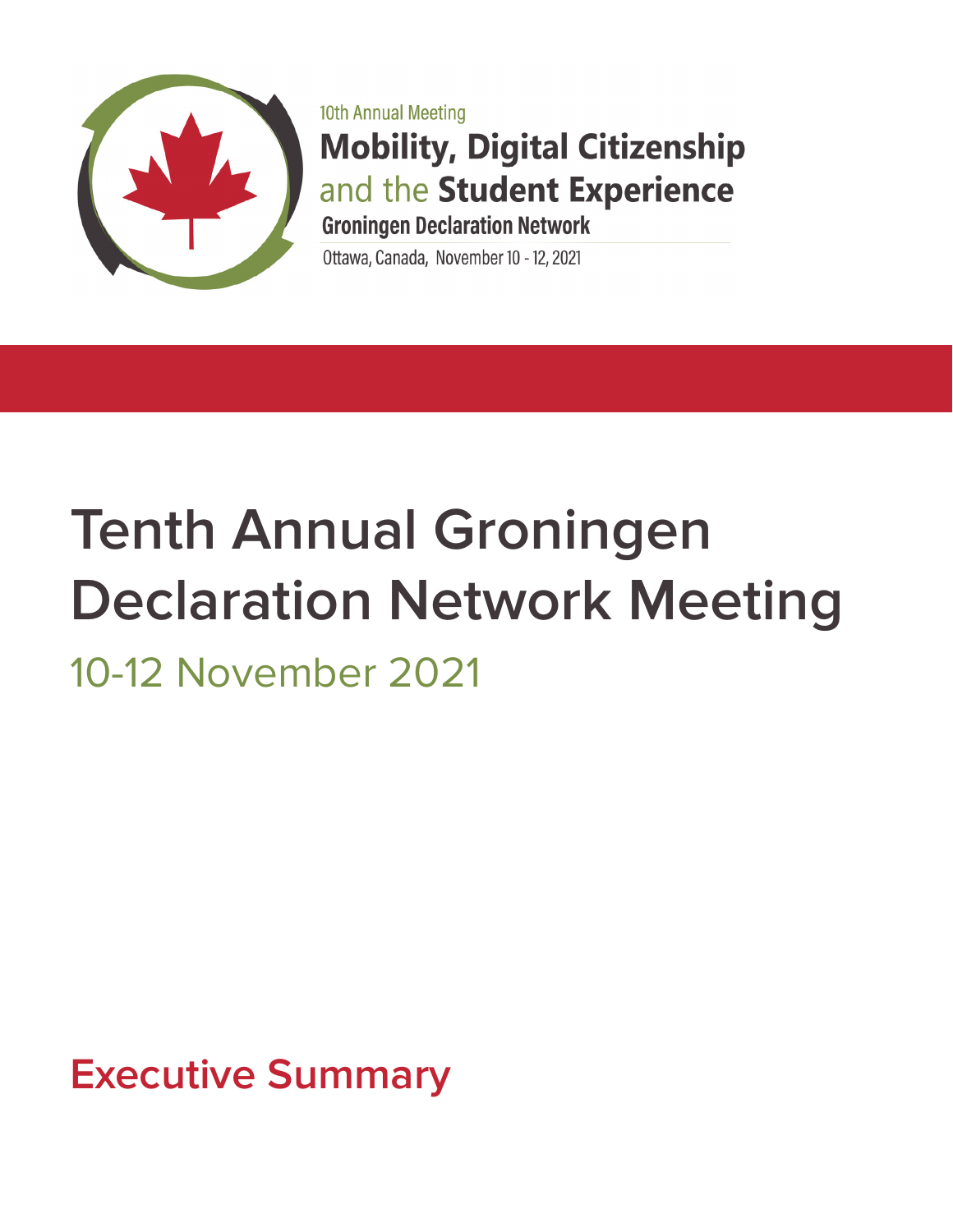

#### **PREFACE**

What a great success! The 2021 Groningen Declaration Network (GDN) Annual Meeting featured inspiring contributions from thought leaders around the world. It was such a privilege to hold the position of 2020-21 GDN President and to host this annual meeting in the nation's capital, Ottawa, just steps away from the seat of Canada's federal government, Parliament Hill.

The 10th Annual Meeting was a historic one. Not only was it the GDN's first in-person annual meeting held during a pandemic, it was also its first-ever conference featuring a hybrid format (in-person in Ottawa and virtual, worldwide). Notably, attendee participation was the highest in the history of the GDN. It was a moment of pride after two very challenging years. Thank you to the many speakers to have made this historic annual meeting an engaging exchange of ideas, inspiring new collaborations and new pilots worldwide. Thanks to all who attended. We hope that you found inspiration in your interactions with colleagues. And, thank you to the annual meeting organizing team members. You did an outstanding job. Special mention to Karen Hanna and Jeannie Boyes for handling the logistics so well.

The past two years have been filled with many difficult moments and challenges for the GDN, following the pandemic-related cancellation of the meeting in New Delhi, India. The Board and Board Executive rallied and many new initiatives were released over the 2020-2021 period, including the new website, the creation of the Advisory Council, the development of the T.R.U.S.T. Hub, the announcement of the GDN Ambassadors, the establishment of the GDN Patron initiative, the submission of the GDN Micro-credential Position Statement to the European Commission, and more. This was a year of hard work, with the key goal being to set the GDN on a stronger financial path. There is much to celebrate and more work to do.

There is strong evidence that the GDN continues to influence initiatives worldwide. Canadian colleagues from the Association of Registrars of the Universities and Colleges of Canada (ARUCC) announced the successful launch of MyCreds/MedCertif™ at this annual meeting. Canada's new official digital credential wallet for postsecondary learners and graduates is one of the most transformative postsecondary initiatives in Canada in decades, advancing learner mobility and autonomy. As the 2020-21 GDN President, I'm proud that the development of MyCreds™ was inspired by the GDN Annual Meeting in 2014, at the annual meeting in Washington, D.C.

It has been my great pleasure to have been the President of the GDN for nearly 18 months in 2020-2021. Leading the GDN Board was an enriching experience and a chance to give back to the organization that inspired MyCreds/MesCertif™ and many other international initiatives. Thank you to the 2020-2021 Board members, who worked with such dedication to the GDN and its guiding principles throughout the year, including to support the development of this year's event. The GDN Annual Business Meeting, which occurred during the annual meeting, was an opportunity to reflect on those contributions, and to hand over the GDN reins to my good colleague, Francisco Maldonado, who assumed the role of President (2021–2022). I wish him much success!

We hope to see you all at the 11th GDN Annual Meeting in October 2022 in Groningen, The Netherlands, the birthplace of the GDN.

Huarry.

Kathleen Massey *President, Groningen Declaration Network, April 2020–November 2021*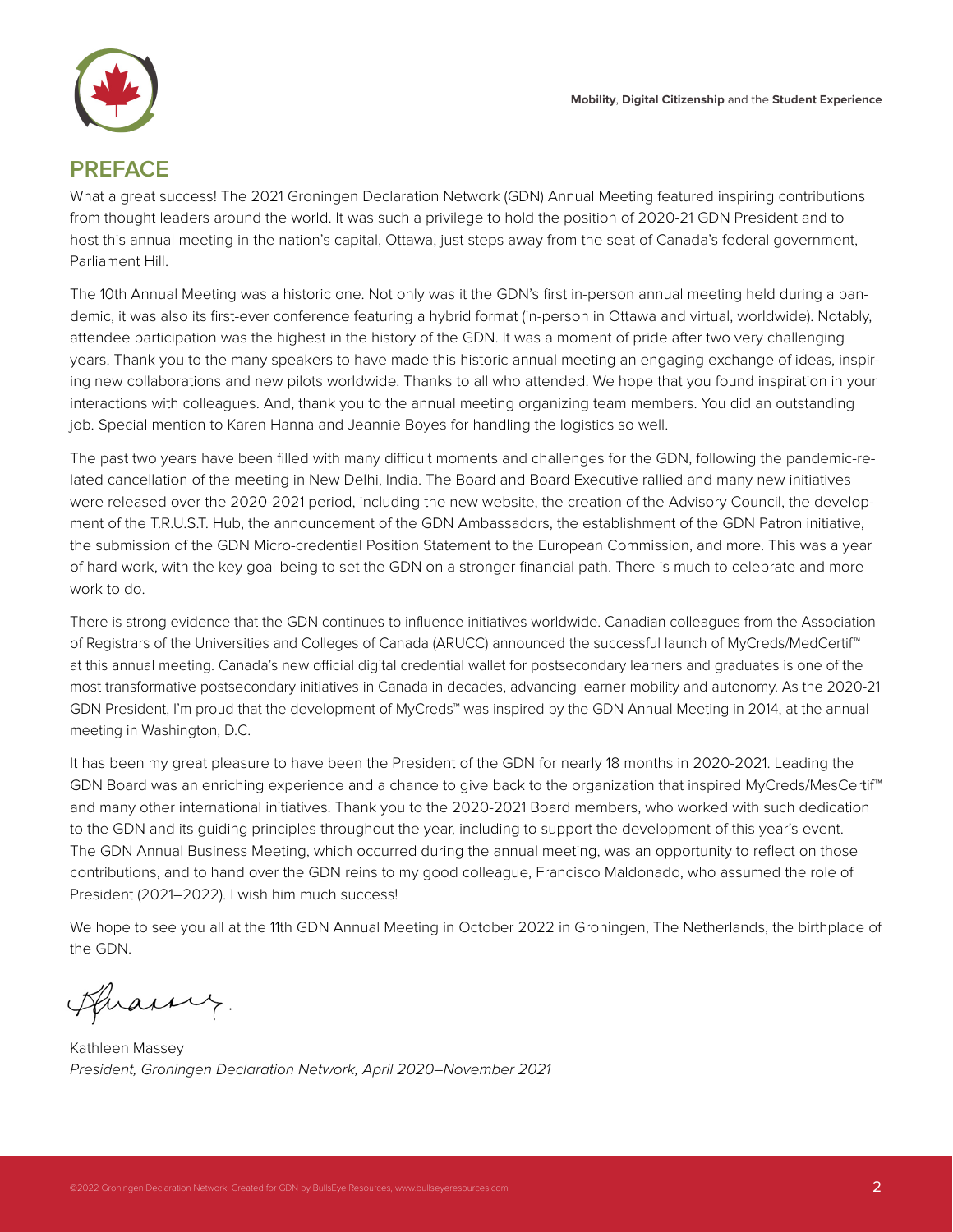

| <b>Key Themes</b>                                                                              | 4  |
|------------------------------------------------------------------------------------------------|----|
| <b>Keynote Presentations</b>                                                                   | 8  |
| Mobility, Digital Citizenship, and the Student Experience                                      | 8  |
| Digitisation in India and Global Implications                                                  | 9  |
| Working Collaboratively for the Student Journey                                                | 10 |
| <b>Panel Discussions</b>                                                                       | 11 |
| Digital Credentialing: What Role for Small States?                                             | 11 |
| Cultural Diplomacy in the Digital Age: New Opportunities for Exchange and Credentialing        | 12 |
| Global Credential Interoperability & the Learner: Building Out a Global Learner Data Ecosystem | 13 |
| Supporting Refugees in Crisis: Afghanistan and the Refugee Enabling Ecosystem                  | 14 |
| Microcredentials and Learner Mobility: Removing Barriers & Connecting the Dots                 | 16 |
| Global Talent Marketplace: USA's Learning & Employment Record - Skills Transformation          | 18 |
| The Secret to Connecting Education and Industry                                                | 20 |
| The Student Voice                                                                              | 21 |
| Bridging Yesterday to Tomorrow: A Knowledge Resource to Inform Policy Around Access & Mobility | 23 |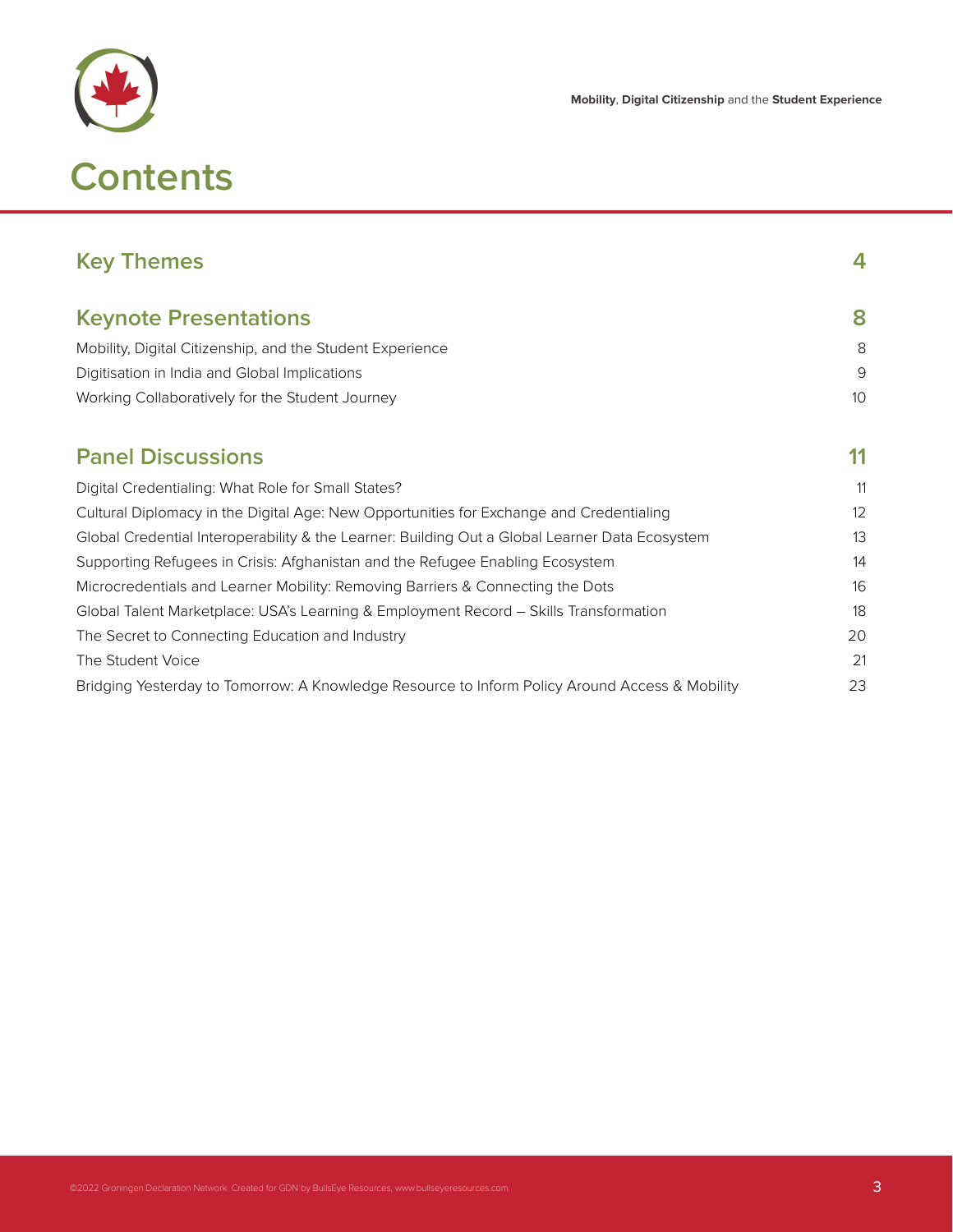

# **Key Themes**

### **Overview**

The 10th Annual Meeting of the Groningen Declaration Network was held at The Westin (Hotel), in Ottawa, Canada, from November 10-12, 2021. The theme of this meeting was Mobility, Digital Citizenship, and the Student Experience. This historic meeting was delivered in a hybrid format, with more than 60 international visitors attending in person in Ottawa, and more than 140 attendees from across the globe were attending virtually. Attendees were welcomed to the Annual Meeting by Dr. Suzanne Fortier OC, FRSC, Principal and Vice-Chancellor of McGill University, through a pre-recorded video address.

Key Sessions from this meeting included keynotes and panel discussions.

#### **Keynotes**

- Mobility, Digital Citizenship, and the Student Experience (Denise Amyot)
- Digitisation in India and Global Implications (Shri Dr. Vinay Sahasrabuddhe)
- Working Collaboratively for the Student Journey (Yvette Munro)

#### **Panels**

- Digital Credentialing: What Role for Small States?
- Cultural Diplomacy in the Digital Age: New Opportunities for Exchange and Credentialing
- Global Credential Interoperability & the Learner: Building Out a Global Learner Data Ecosystem
- Supporting Refugees in Crisis: Afghanistan and the Refugee Enabling Ecosystem
- Microcredentials and Learner Mobility: Removing Barriers & Connecting the Dots
- y Global Talent Marketplace: USA's Learning & Employment Record – Skills Transformation
- The Secret to Connecting Education and Industry
- The Student Voice
- Bridging Yesterday to Tomorrow: A Knowledge Resource to Inform Policy Around Access & Mobility

Keynote speakers and panelists discussed the current situation and challenges, described goals and key elements of solutions, and shared examples of initiatives to bring about change. Some key takeaways from these sessions are described below and brief recaps of each of these sessions follow.

#### **Key Takeaways**

#### **I. Situation & Challenges**

In virtually every session, the speakers and panelists discussed challenges faced by learners, employers, and institutions. These challenges include:

- Lack of access among learners to quality, affordable education.
- Lack of mobility for learners and difficulty among learners in taking their critical documentation and credentials with them to provide proof and verification of educational accomplishments, certifications, and skills.
- Lack of interoperability to easily share information among learners, institutions, and employers. Data exists in silos and is not easily shared. This lack of interoperability makes sharing of data slow, difficult, complex, and expensive. It hinders mobility for learners and makes it difficult for institutions and employers to assess qualifications. Factors contributing to lack of interoperability include lack of policy, governance, common vocabulary, and technical standards.
- For learners, these challenges are most pronounced at moments of transition, which include transitions from school to school, school to business, business to business, immigration, and business back to school.

In addition to lack of access, mobility, and interoperability, there is a mismatch in the labor market.

Employers have large numbers of open positions, where they are seeking employees with specific skills.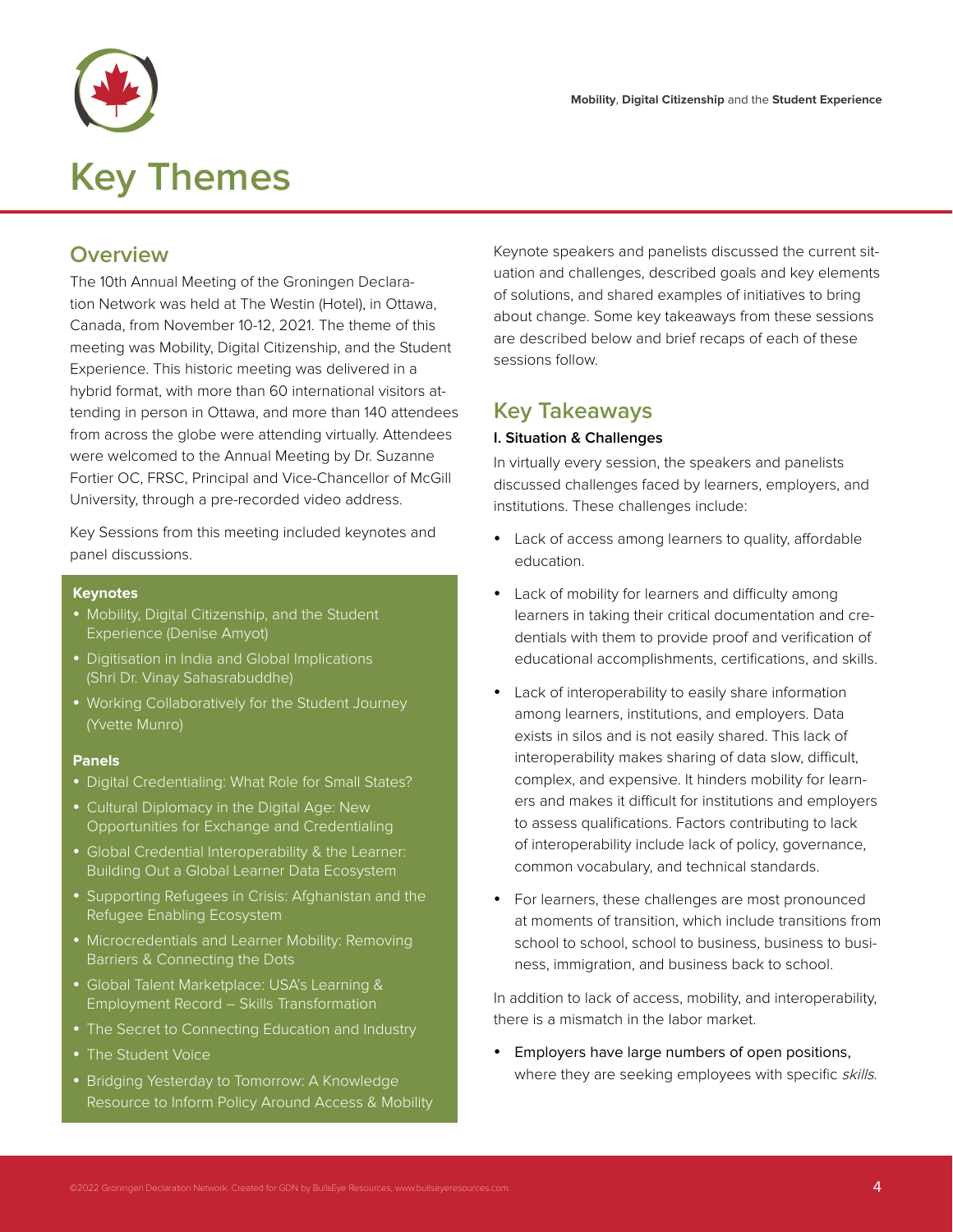

- At the same time, many job seekers are unaware of these positions or are unable to access them.
- Part of the challenge is:
	- − Difficulty among employers in communicating to institutions and individuals the specific skills they are seeking.
	- − And difficulty among individuals in communicating to employers their skills through their credentials.

The conclusion: there is a need for more comprehensive insights into acquired skills, rather than only the degree awarded.

The situation within Canada is representative of problems across the globe. Mobility for learners has not traditionally been a priority and has not been supported by policymakers or policies, and different provinces and territories have had their own policies and rules related to mobility.

Other challenges include uncertainty among nations, institutions, employers, and individuals about what to do and how to get started in improving mobility and digital citizenship, lack of a common vocabulary, lack of collaboration among stakeholders, lack of clear standards and/or adoption of these standards, and lack of trust among different stakeholders. The result has been lack of portability of credentials and difficulty among learners in achieving mobility, including fair recognition of their credentials.

#### **II. Goals**

The goals expressed at this meeting include:

- Increasing the access of lifelong learners to high-quality and affordable higher education.
- Improving the mobility of learners by increasing the use and acceptance of authentic digital credentials and data.
- Accelerating lifelong learning and accelerating educational and career advancement by making it easier for individuals to share information about their credentials and skills, determine additional credentials and skills they may want to gain, and identify institutions that can provide this learning.

• For institutions and employers, goals include being able to more easily identify and assess learners and employees by reviewing digital credentials.

Additional goals include increasing student exchanges, increasing cultural diplomacy, supporting vulnerable populations such as refugees, and building greater support among stakeholders for digital credentials and student mobility.

Further, the following questions raised by Dr Calice Olivier Pieume merit attention:

- What remains critical when looking at issues related to digital credentials? Certainly, quality and equity remain critical.
- What change do we want to see? One important change is ensuring no one is left behind.
- What progress do we want to achieve?

#### **III. What is needed to achieve these goals**

Achieving these goals requires the creation of a digital ecosystem that is broadly adopted. Among the ideas, principles, and key elements of this ecosystem discussed during this meeting were:

- The ecosystem must be human-centered and learner-centered.
- The voice of the student is essential.
- The support and participation of multiple stakeholders is required. Stakeholders include learners, institutions, employers, governments, NGOs, technology vendors, and more.
- There must be credential portability.
- Learners must be able to control their credentials and data.
- Sharing of data requires interoperability. Interoperability requires a common language and vocabulary, common standards, governance, and digital trust frameworks. Interoperability is not a destination; it is an ongoing journey.
- All of the elements require collaboration among all stakeholders.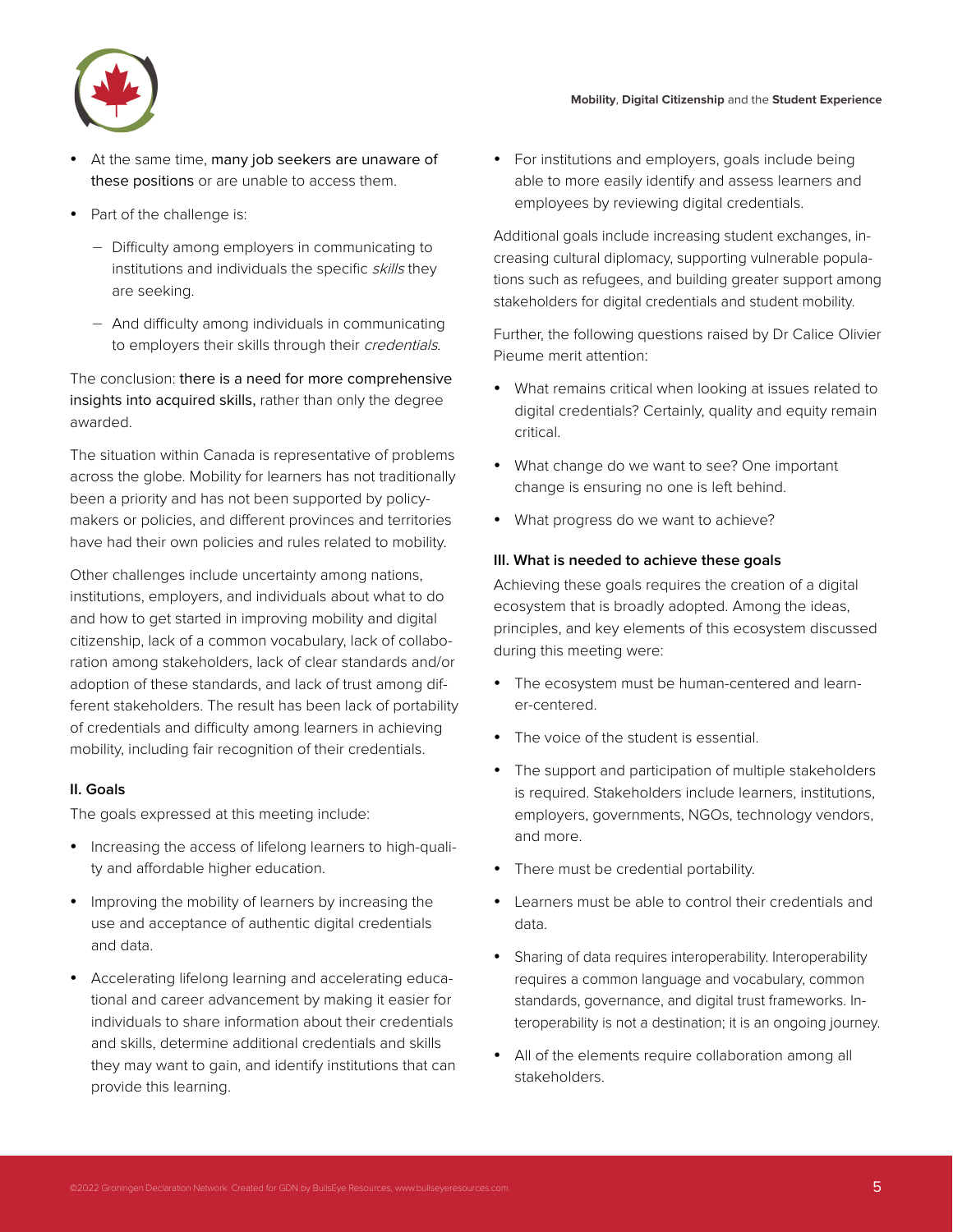

- It is necessary to "meet people where they are." It is unfeasible for individuals or organizations to change all aspects of their operations or technology to adopt a new standard or way of doing things. Therefore, it is essential to be able to meet organizations where they are in their journey and evolution.
- One important element that must change is for employers to shift to "skills-based hiring." Historically, companies have often hired based on a specific credential (such as a four-year degree), instead of skills. However, companies such as IBM are migrating to a skills-based mindset, seeking individuals with specific skills.
- The emphasis on skills increases the importance of microcredentials. Individual lifelong learners can continue to advance by gaining targeted skills and microcredentials (which demonstrate proof of this skill) throughout their career.

#### **IV. Examples**

Several examples were shared of initiatives or programs that are advancing learner mobility and/or digital credentials.

• GDN/UNESCO Initiative. Herman de Leeuw discussed the rationale for this initiative. He said COVID-19 drove home the relevance and benefits of virtual learning and digital credentialing. He shared the vision — which was repeated throughout this meeting — that citizens worldwide should be able to collect and share their authentic credentials and data anywhere, anytime, with anyone, based on a trusted, coherent, and comprehensive digital system. This system will drive the right to learning and lifelong learning. This initiative will further progress towards UNESCO SDG4 and UNESCO's overall 2030 agenda.

The initiative will engage the GDN community in discussion about the rights of the learner and the potential for expanding accessible digital options and technology. It will create a knowledge resource that explores the history of digital credentialing and data exchange, with consideration for future policy guidelines and normative instruments. It will consider access, citizen mobility, and the rights of the individual over their data.

The underlying values are global learner rights and ownership of data, creating connections between communities, creating shared understanding, and ensuring open access to information. Among the main issues are initiating a dialogue about digital credentialing and digital learner currency as public goods, initiating dialogue about the need for policy advice and guidance, and promoting trust in digital certificates.

- ONCAT's partnership with MyCreds™|MesCertif™. Ontario Council on Articulation and Transfer (ONCAT) was created by the government and serves as the coordinating body for student mobility. ONCAT has formed a partnership with the Association of Registrars of the Universities and Colleges of Canada (ARUCC) to address one of the most significant issues related to student transfer, which is document exchange to assess transfer credits. MyCreds™|MesCertif™ is an amazing digital tool to support learners. For ONCAT, this partnership requires a commitment to the infrastructure of MyCreds™|- MesCertif™ and to support institutions to participate and use this tool. "The ability to provide a tool like this is foundational and transformational for the seamless transfer process," said Yvette Munro of ONCAT.
- Article 26 Backpack for refugees. The Syrian Civil War shone a light on challenges faced by refugees. Among their challenges is the safety and security of educational documentation, such as transcripts, diplomas, professional certifications, and more. It is difficult for refugees to get access to this documentation, yet in the absence of documentation, it is difficult for academic credits and credentials to be recognized.

Professor Keith David Watenpaugh of the University of California, Davis, designed a digital ecosystem—the Article 26 Backpack—to lower the barriers faced by refugees in dealing with the safety and security of critical documentation. This backpack is a robust platform in use around the world today that has been translated into multiple languages.

The Backpack has been relevant in assisting Afghan students, academics, and researchers, who quickly had a need to safeguard critical documents and credentials. To date, about 400 Afghans have taken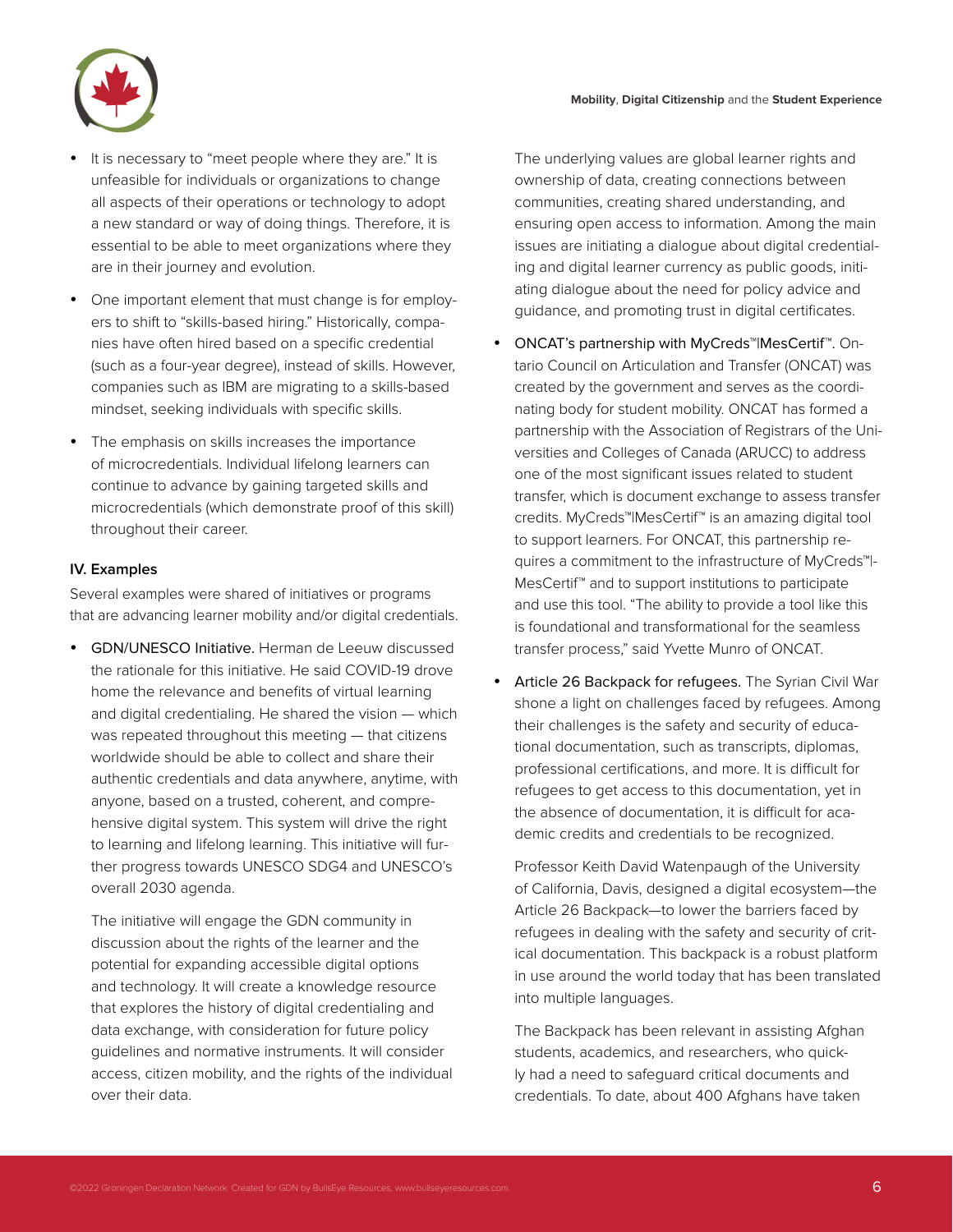

advantage of this ecosystem, which is now being shared with refugees and people in Rwanda and made available throughout Sub-Saharan Africa.

In addition to the technology of the Article 26 Backpack, methodologies have been developed to assess the qualifications of individuals who are unable to produce documentation. One further example is the European Qualifications Passport for Refugees (EQPR). Another example, in Canada, is the methodology that has been developed and tested by World Education Services (WES) to provide refugees with a high-quality credential evaluation report to enable them to continue their education, pursue licensure, and regain their career in Canada. To date, more than 1,500 evaluation reports have been developed for refugees.

Indiana Achieve Wallet in the US. In several sessions at this meeting, the concept of a digital wallet was discussed. The idea is that learners would be able to store data and credentials in their wallet to provide digital proof and verification of achievements, and share information as desired by the learner. One example of such a successful digital wallet is the Indiana Achievement Wallet being piloted in the United States.

The idea is that lifelong learners will have "skills profiles" based on the credentials they have accumulated. In their wallet, learners can see their skills profile, identify skills gaps they may want to close, and see additional skills or credentials they may want to gain. Learners can be directed to institutions that offer courses or training in areas desired by the learner. In addition, learners can gain information about the skills needed and the salary for certain positions. For example, an individual interested in a career as a medical technician can see the skills that are required, the salary paid, how their current skills compare to the skills that are needed, and any gaps that exist. The learner can identify institutions offering courses and credentials to help the learner close their skill gaps and can learn about career opportunities. The learner can also choose to make their information discoverable by employers looking for people with specific skills.

Such a wallet will empower individuals, provide pathways and opportunities, make it easier to identify and shore up skills gaps, and enable employers to connect with individuals with specific skills. The Indiana Achievement Wallet also has a wraparound "community of care," which includes academic advisers and career coaches to assist individuals.

• Blockchain in Malta. Most small countries are thinking about digital credentialing but are not yet doing much. They are not sure what to do or where to start, and need help in areas such as capacity building, technical support, and funding.

However, the situation in Malta is different. The Minister of Education seized on the opportunity to use blockchain for digital credentials. The rationale was that this was good for learners and good for Malta politically, positioning the country as an innovator since Malta is the first nation to go from paper certificates to digital. Malta has aggressively moved forward with digital credentialing, starting with pilots to build momentum. Now, when students leave school, they get a digital certificate on their mobile phone.

According to Alex Grech, managing partner of Strategy Works, the experience in Malta shows that "small states have an advantage over large states in that we have potential access to decision makers. A lot of small states have aspirations to be labs for innovation."

Digital Transformation in India. In one of the meeting's keynotes, Shri Dr. Vinay Sahasrabuddhe described the digital transformation that is occurring throughout India, and particularly in the educational sector. During the pandemic, most classes went online and the Indian government created free e-learning portals. Digitization is improving the administration of education, can help address issues with teacher shortages, will help with online accreditation, and is helping democratize education.

These various initiatives and programs share the principle of being human and learner-centered. They also share the idea that tools and technology are essential to create the ecosystem and enable interoperability. However, technology itself is not the story or the solution. Achieving greater learner mobility requires vision, beliefs, goals, ethics, and multilateral cooperation among multiple stakeholders. That idea is bigger and more important than technology.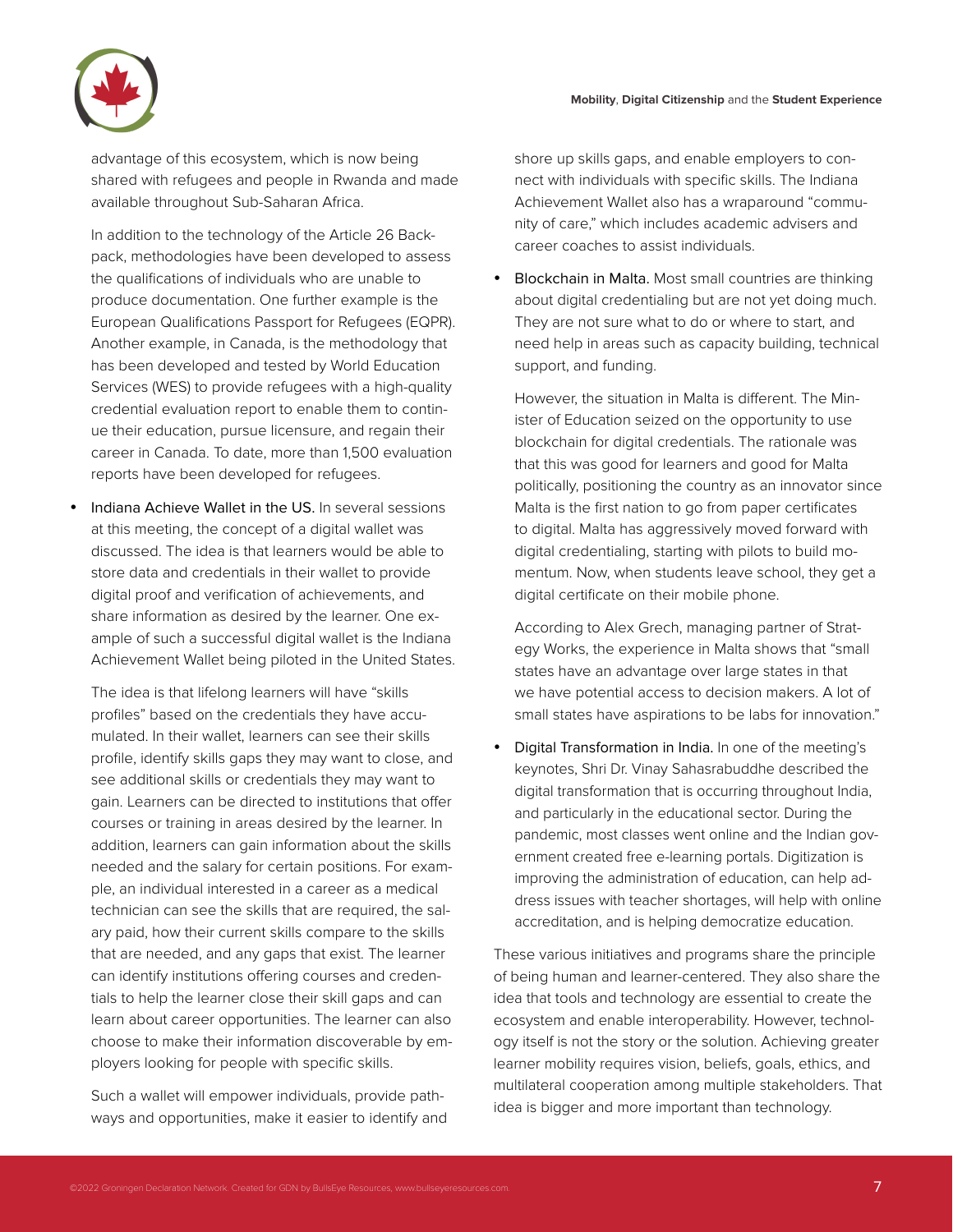

### **Keynote: Mobility, Digital Citizenship, and the Student Experience**

Denise Amyot, President and CEO, Colleges and Institutes Canada (CICan)

Ms. Amyot summarized what CICan does, highlighted mobility challenges in Canada, and shared examples of initiatives to improve mobility, develop 21st century skills, and create digital citizens.

CICan's mission is to strengthen the college and institute system. The vision is for better futures for peoples and communities. The value proposition is to be a force multiplier. CICIan delivers:

- National programs focused on skills development to meet employers' needs, meaningful work experiences for youth, support for newcomers and their communities, and more.
- Domestic initiatives such as Planning for Canada, for people before they immigrate to Canada that educates them about working in Canada and helps develop a personal action plan.

Mobility in Canada is a huge challenge. There are mobility challenges within the country, within provinces, and even within cities. There are also skills development challenges. There are currently 400,000 unfilled jobs, while there are 1.3 million jobless people seeking employment. There is a mismatch between the skills that employers want and the skills and credentials that job seekers have. It is essential to address this gap.

CICan is focused on equipping students with the 21st century skills they need, which include: intercultural literacy, resilience, adaptability, intercultural communication, and empathy. CICan also wants to develop digital citizens, defined as:

- Empowered by technology
- Enabled by training and learning
- Engaged by civil society
- Supported by architectures of trust

Red Seal is a successful mobility program in Canada, focused on the trades. Trade skills in one province are recognized in other provinces for many (but not all) trades. It's working well and encourages mobility in the trades. A key question: why is this only for the trades?

Canada has looked at successful global skills mobility programs in Europe and other countries, and initiated a pilot program focusing heavily on Indigenous students, students from low-income homes, and students with disabilities.

Also, while only 11% of Canadian university students and 3% of college students have overseas experiences, those students who have an overseas experience increase their chances of graduating.

Initiatives aimed at increasing skills and improving mobility include:

- Microcredentials. Micro-credentials show that a person has a competency in a specific area. CICan thinks microcredentials are part of the future – if there is recognition of them. They need to be competency-based, outcomes-based, and linked to the needs of the labor market.
- Post-graduate programs. These are short, eight-month programs that a graduate participates in focused on a particular area, like cybersecurity or data analytics.
- Virtual reality. Tools are being developed to provide training in particular areas, like nurses, paramedics, and lab technicians. They are a creative way to develop skills and competencies.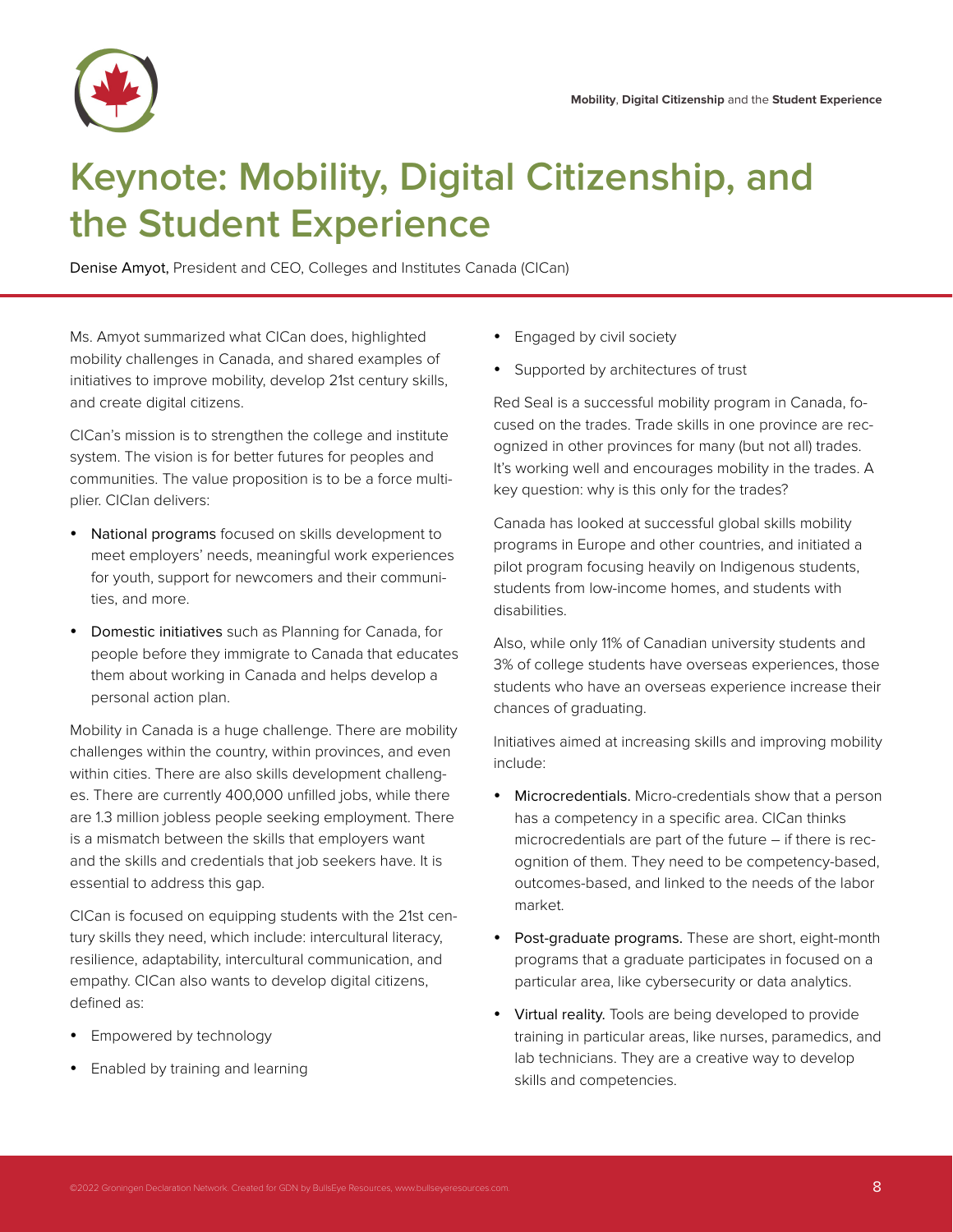

### **Keynote: Digitisation in India and Global Implications**

Shri Dr. Vinay Sahasrabuddhe, President, Indian Council for Cultural Relations and Member of Parliament

Dr. Sahasrabudde described the digital revolution taking place in India and how this revolution is impacting education.

Digitization is one of the most important trends in India and is helping propel India to the forefront of digital and technological innovation. India has made significant public investments in digital public goods, in creating a digital infrastructure, in bridging the digital divide, and providing broad access to digital tools and technologies.

"The public sector has been a strong catalyst for India's rapid digitization. I would call this democratization of the digital economy and digital life." ." Shri Dr. Vinay Sahasrabuddhe

In India, digitization is improving the quality of life and is boosting citizen access to public services. Digitization is allowing the government to operate with greater transparency and efficiency.

India has implemented "Digital India," as well as multiple platforms and initiatives. There is broad adoption and use by India's citizens.

Digitization is also transforming education. During the pandemic, most classes went online and the Indian government has created free e-learning portals. Digitization is improving the administration of education, can help address issues with teacher shortages, can help with online accreditation, and is helping democratize education. Also, India plans to increase spending on education throughout the decade by 10% to 20%.

Initiatives include a hybrid model, blended learning, use of AI, and experiential and immersive learning. For higher education, priorities include making students industry-ready by assessing competencies and educating students based on what is needed by industry. Affordability and access to education are also important issues where digitization can help.

Last but not least, digitization will fundamentally change and improve teaching and learning models and methods. India will use technology to upgrade the skills of teachers, to advance remote teaching models, and to move away from models that emphasize memorization to models focused on critical thinking.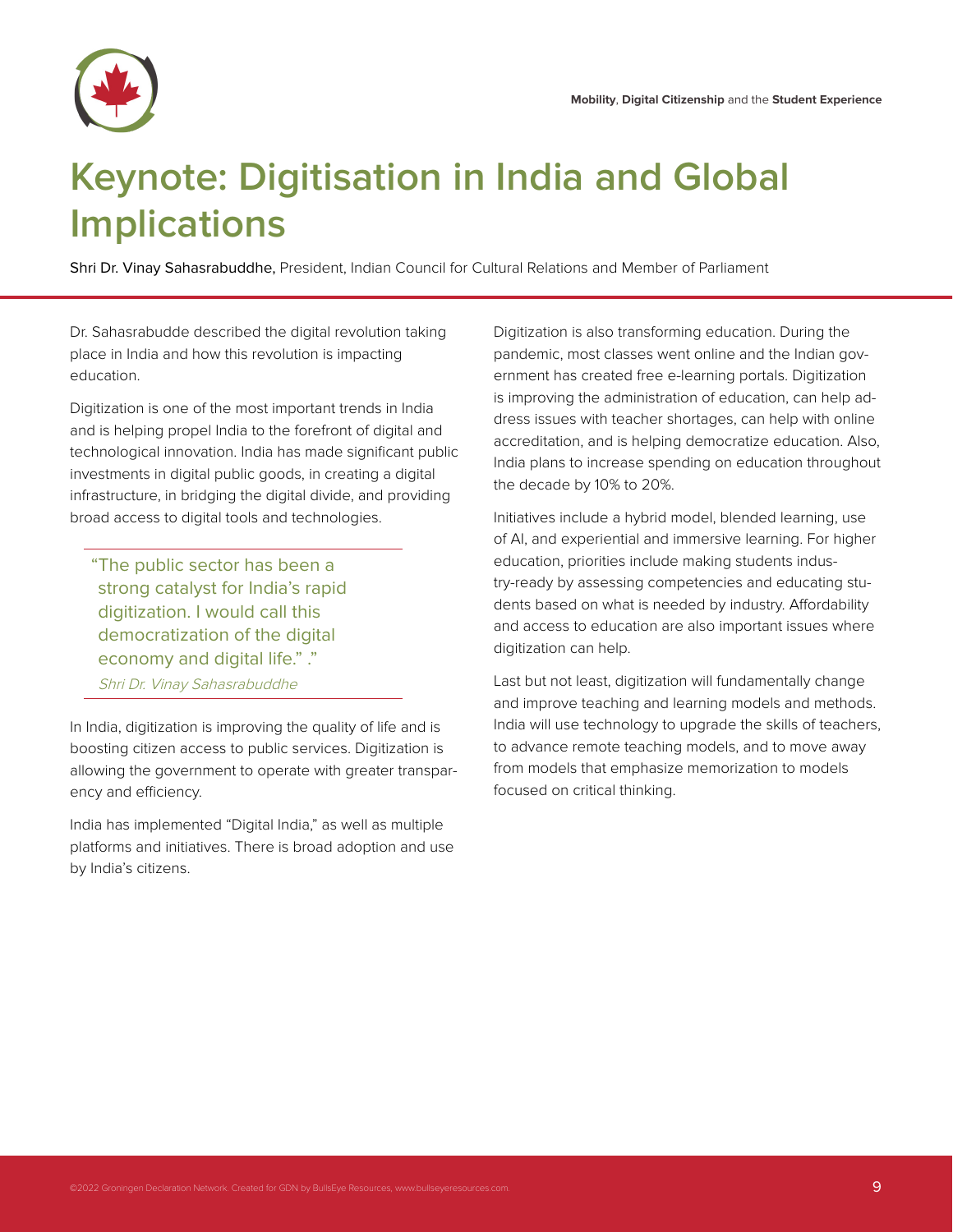

## **Keynote: Working Collaboratively for the Student Journey**

Yvette Munro, Executive Ontario Council on Articulation and Transfer (ONCAT)

Ms. Munro discussed what ONCAT is and does, specifically around student mobility, and ONCAT's partnership with ARUCC (Association of Registrars of the Universities and Colleges of Canada) regarding MyCreds™|MesCertif™.

In Canada, student mobility and credit transfer is managed primarily by each province or territory. In Ontario, the province in Canada with the largest population, the system of student mobility is relatively new. Ontario has 22 public universities, as well as 24 publicly-assisted colleges, and 9 Indigenous institutes. Total enrollment is almost 400,000 students, with many international students

Colleges were initially intended to serve regional labor market employment training needs; there was not an intent that college students would transfer to a university. "Our system wasn't designed for transfer," said Ms. Munro. But over time – as students demanded greater mobility and as Ontario wanted to increase the number of international students – leaders and policymakers realized that Ontario's mobility policies had to change. While some mobility efforts had taken place, in 2011 a policy statement in Ontario was issued that launched Ontario's Credit Transfer System.

This announcement made clear a unique relationship among three groups:

- 1. The government was going to set the vision, framework, goals and accountability measures. The government: a) created ONCAT; b) created a public portal as a resource for students to find information on mobility pathways; and c) created a dedicated funding stream called the Credit Transfer Institutional Grant to support transfer and student mobility operations at institutions.
- 2. ONCAT which serves as the coordinating body for student mobility.

3. Institutions which do most of the work responding to student mobility needs. Institutions are on the frontlines.

ONCAT is the coordinating body that seeks to facilitate student transfer, so students seamlessly get the maximum number of credits when transferring from one institution to another. ONCAT is focused on responding to student needs. There had always been some aspiration for transfer, but that has grown. The desire for transfer is now multi-direction – from college to college, college to university, university to university – and transfers take place within the same region as well as across regions. This emphasizes the need for a more integrated system. In addition, more data is needed around both student demographics and student success outcomes.

ONCAT has formed a partnership with ARUCC for My-Creds™|MesCertif™. The partnership helps address one of the most significant issues related to transfer, which is document exchange to assess transfer credits. My-Creds™|MesCertif™ is an amazing digital tool to support learners. For ONCAT, this partnership represents a commitment to the infrastructure of MyCreds™|MesCertif™ and to support institutions to participate and use this tool.

"The ability to provide a tool like this is foundational and transformational for the seamless transfer process." Yvette Munro

To support this partnership, ONCAT has put together an onboarding funding program to assist institutions. Among the benefits of this partnership are the ability to share documents in a complete, verified, secure format to speed up the work of transfer. ONCAT also sees this as somewhat of a pilot, to show the value to other jurisdictions in Canada.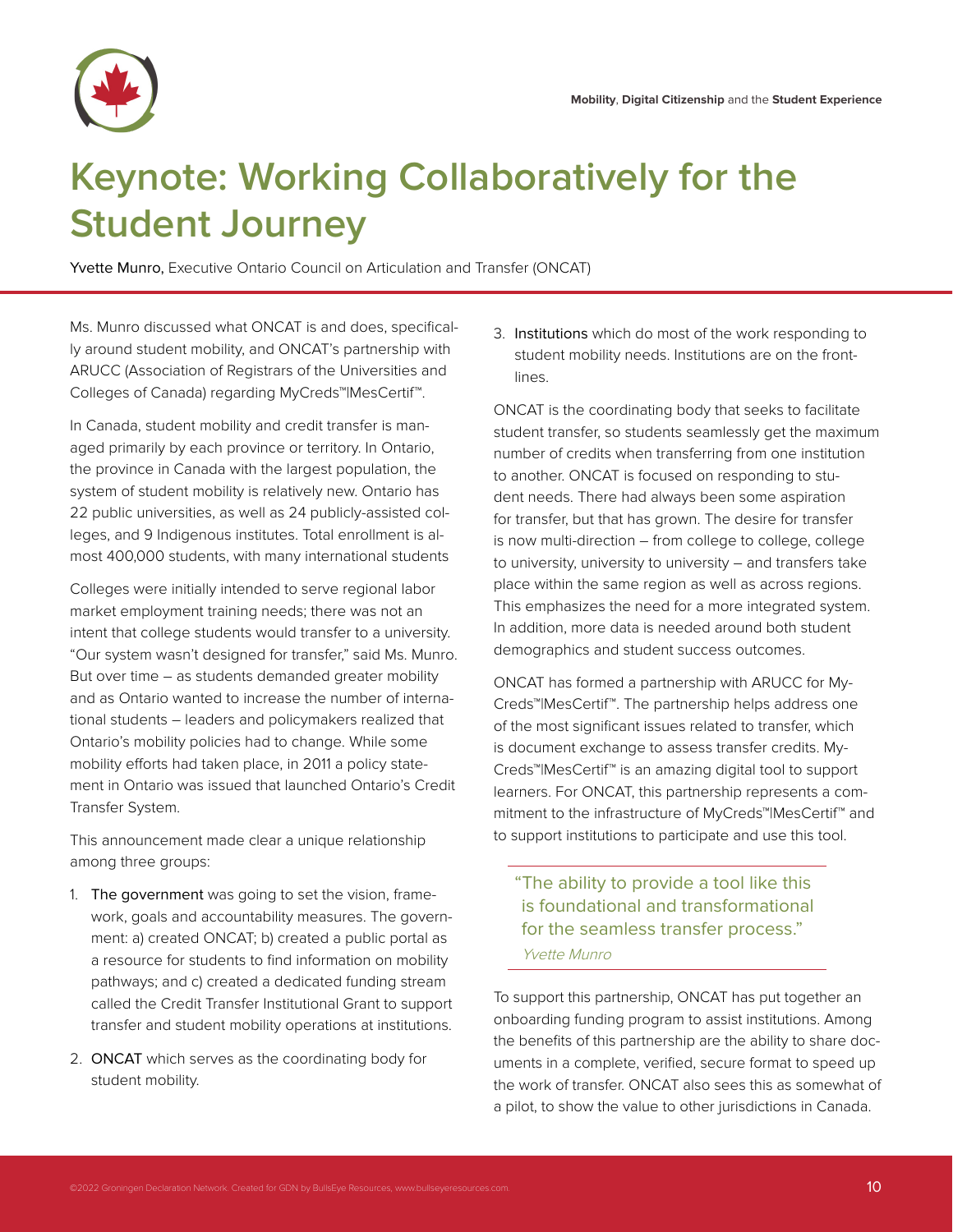

### **Panel – Digital Credentialing: What Role for Small States?**

Dr. Ruby Alleyne, Vice President University of Trinidad and Tobago, Trinidad and Tobago Alex Grech, Managing Partner, Strategy Works Ms. Lealiifano Easter Manil-Silipa, CEO Samoa Qualifications Authority (SQA) Dr. Mairette Newman, Education Specialist, Commonwealth of Learning, Canada (Moderator)

The panelists representing the small states of Trinidad and Tobago (Caribbean), Samoa (Pacific), and Malta (Europe), shared their perspectives on how small states are thinking about digital credentialing.

The situation in Trinidad and Tobago and Samoa is very similar. Educational leaders are concerned about credential fraud and about the inefficiency of paper-based certificates. Leaders and organizations are interested in the idea of student mobility and in verifying the authenticity of qualifications. They are interested in the idea of digital credentialing, but there has been little uptake in these countries and there is uncertainty about the future. Organizations are unsure of what to do or where to start. They feel they need help with capacity building, technical support, and possibly funding. As Dr. Alleyne said, "It's fair to say at the moment there's a high degree of interest in the region in terms of digital credentialing, but in terms of use, not much as of yet. There are certain needs that will have to be met if we're going to expand in the future.

The situation in Malta is very different. In 2016, the Minister of Education asked Mr. Grech if digital credentials using blockchain would be good for learners and if it would be good, politically, for Malta. Mr. Grech responded that it would definitely be good for learners and that Malta could be an innovator as the first nation in the world to go from paper certificates to digital. As a result, Malta proceeded to aggressively move forward with digital credentialing. Malta initiated four pilots and now when students leave school, they get a digital certificate on their mobile phone.

Mr. Grech acknowledged that the journey has not been easy, but he suggested that, "Small states have an advantage over large states in that we have potential access to decision makers. A lot of small states have aspirations to be labs for innovation."

The barriers to adoption are not technical. There is mistrust of technology like blockchain, there is confusion, and there is inertia in that people and institutions have been doing things the same way for many, many years. Change is hard and can be a threat to people and institutions. For this reason, Mr. Grech recommended being pragmatic, pursuing ideas that get buy-in and support (like "lifelong learning") and initiating pilots, sandboxes and other low-hanging opportunities, instead of talking about revolutionary things, which can scare people.

He also suggested the importance of focusing on the benefits to students. It is the digital sovereignty of students that matters most, not the entrenched practices of institutions.

Mr. Grech's message about small states having access to leaders and decision makers resonated with the other panelists. He said, "Small countries have the advantage of being able to get the right people around the table at the same time." The other panelists agreed.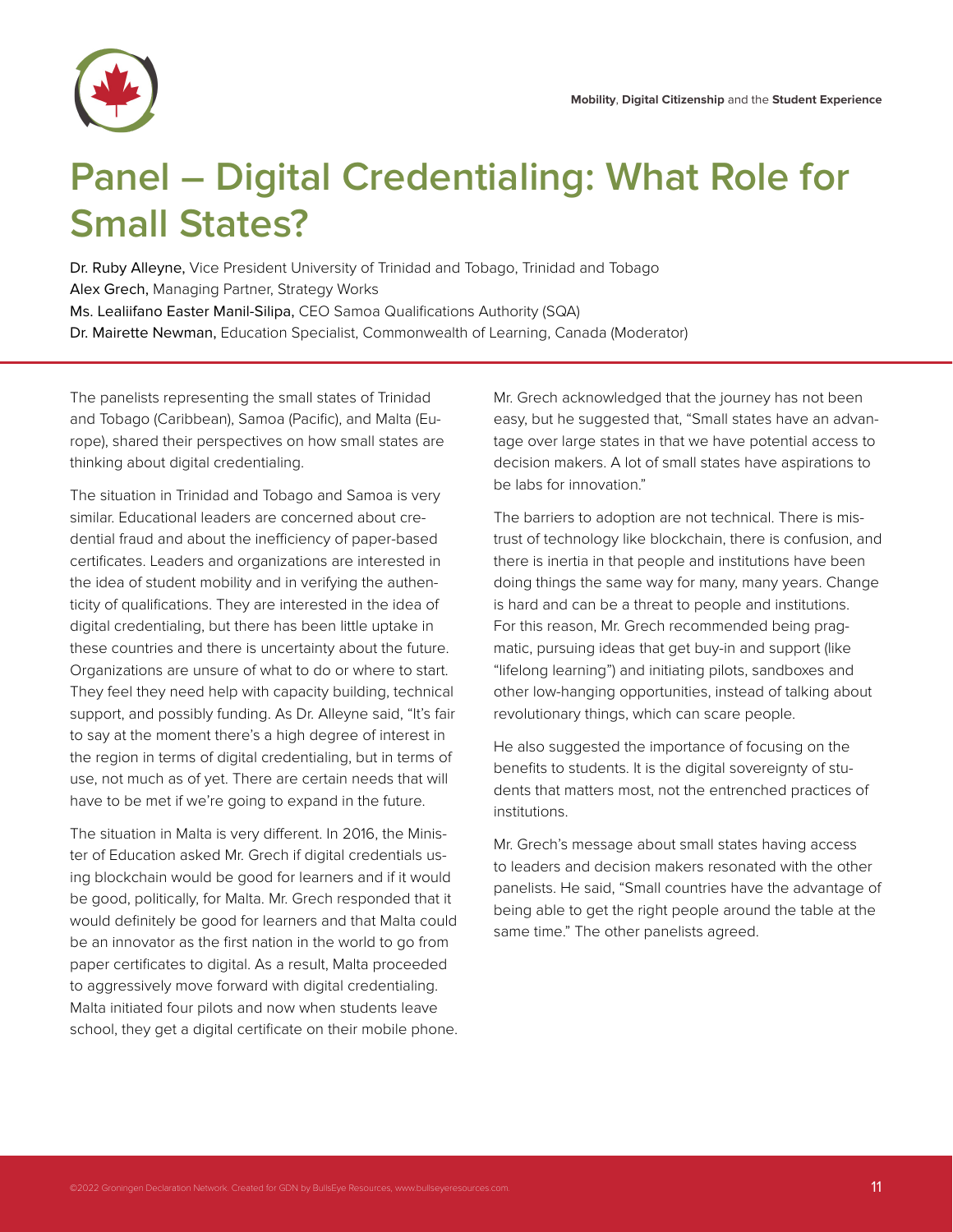

# **Panel – Cultural Diplomacy in the Digital Age: New Opportunities for Exchange and Credentialing**

Kathleen Massey, President Groningen Declaration Network and Associate Vice President, University of Lethbridge Yuma Inzolia, Head of Training and Capacity Development, UNESCO-IESALC

Zakari Liré, Head of Unit, CID – Center for Information and Documentation, CAMES Conseil Africain et Malgache pour l'Enseignement Supérieur

Kathleen Clancy, Project lead: Digital Credentials for HEIs (DiBiHo) German Academic Exchange Service (DAAD) (Moderator)

The panel offered a working definition of digital cultural diplomacy as use of technologies and other digital technologies to build international communities and advance intercultural and transnational awareness.

When asked why they were interested in and focused on digital cultural diplomacy, the panelists answered that it creates connections and community, fosters sensitivity, creates greater diversity and solidarity. It builds greater shared understanding and shared values. It increases the ability to hear more voices, and said Ms. Massey, "technology brings marginalized voices to the center of the discussion." Digital cultural diplomacy creates opportunities for exposure and cohesion.

Digital cultural diplomacy can also promote exchanges, both personal and virtual exchanges. Exchanges – where a person is immersed in another culture – have great value in creating understanding. Virtual exchanges are different and shouldn't be directly compared to personal exchanges. However, virtual exchanges can provide opportunities to individuals who are unable to travel. One approach, one that can add significant value to exchange programs is a pre-mobility virtual exchange program where there is advanced learning and relationship building, before a physical exchange occurs. Then after the personal exchange, there is a subsequent virtual reflection and conversation that deepens the learning experience. It's a blended approach.

The panelists and audience members see digital credentials and use of technology as making exchanges more accessible and facilitating international exchanges. There are many practical issues that are barriers to exchanges, such as delays in sending information, uncertainty whether credit is transferable, documents that get lost in the mail. Zakari Liré emphasized that the Conseil Africain et Malgache pour l'Enseignement Supérieur (CAMES) provides a verification mechanism and service for third parties, thus improving the confidence in and recognition of credentials, enabling students to study abroad. Use of digital technology can remove some of these barriers. "The digital credential piece is the underpinning facilitative component of this," said one attendee.

In Canada, only about 50,000 students per year out of approximately 3 million post-secondary learners participate in an exchange program. Barriers include lack of awareness, finances, fear, and administrative issues. Technology can provide greater connectivity, which can help enable exchange programs.

"We cannot build an international community only by tools of virtual exchange and credentials. That seems quite obvious. But we definitely need them to expand our community and improve access." Kathleen Clancy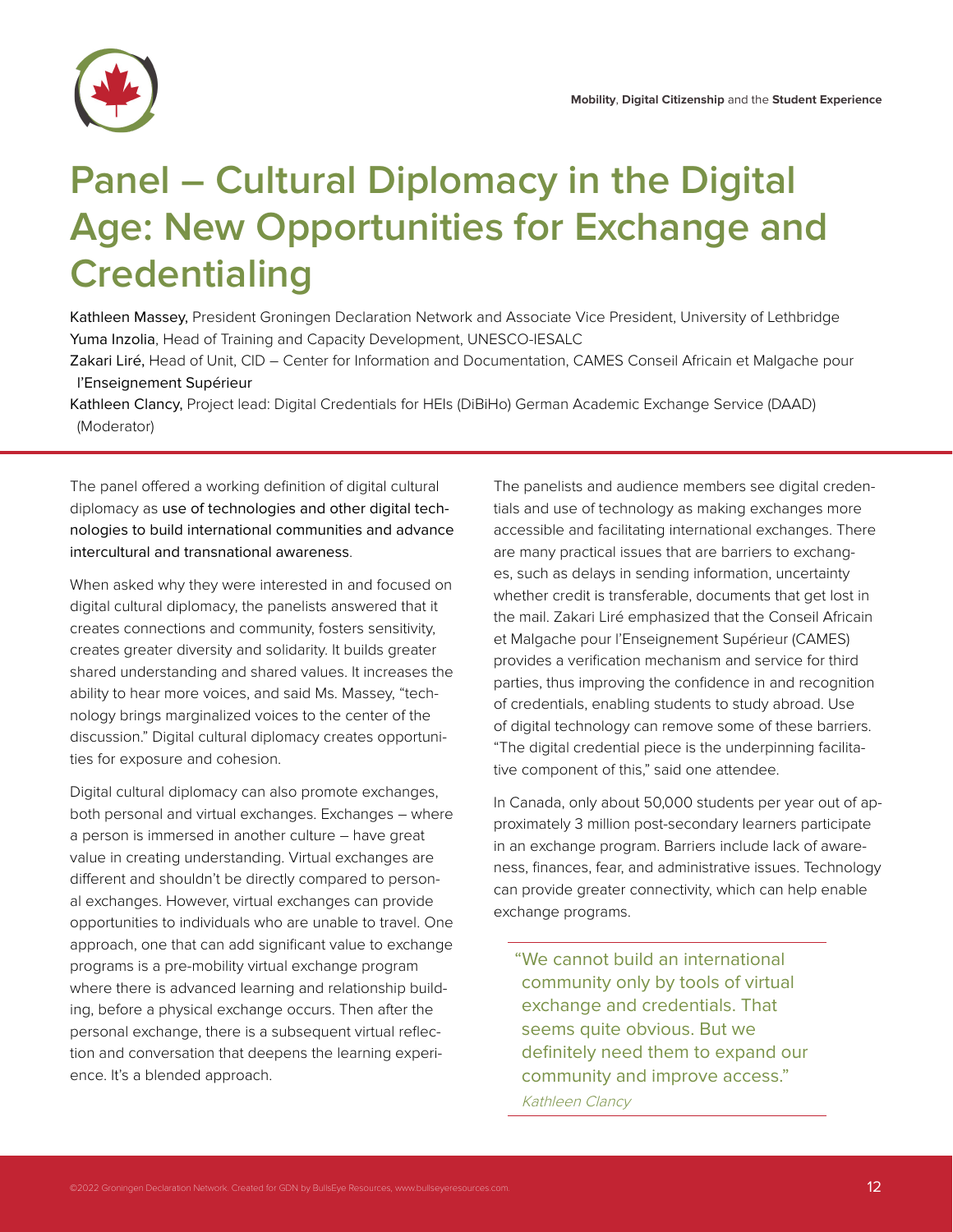

# **Panel – Global Credential Interoperability & the Learner: Building out a Global Learner Data Ecosystem**

#### Dr. Claire Barber, CEO, MATTR

Kerri Lemoie, Director, Digital Credentials Research & Innovation, Concentric Ski Valerie Thomas, Lead, Talent Mobility Strategy, Digital Change Office of the Chief Information Officer, Treasury Board, Government of Canada Irene Hernández, CEO, GATACA Simone Ravaioli, Director Strategic Partnerships, Digitary (Moderator)

This panel of technology experts discussed what interoperability is, key principles to achieve it, and use cases where interoperability is important.

Val Thomas offered a definition of interoperability as facilitating the sharing and use of data between disparate systems. She emphasized the importance of putting humans at the center so a person can present his/her credentials, collect credentials from all systems, share with any verifier, receive from any issuer and create the support network for that to happen.

Other panelists talked about interoperability as a journey, not a destination, one that enables the portability of data throughout an ecosystem. It requires standards, which only have value if they are adopted, building bridges and breaking silos. Interoperability also means that participants in an ecosystem, especially vendors, speak a similar language.

Ecosystems in which interoperability is important include the one that concerns academic diplomas, open badges, and credentials that verify a person's skills. The desire is for diplomas to be sent across borders to other participants in an ecosystem. Open badges involve the portability of a badge so it can be shared online. In Canada, a project called Talent Cloud is a platform for skills-based hiring to reduce barriers to hiring people who have skills and competencies to do work but don't necessarily have

other credentials. Demonstration of skills can involve assessments and credentialing. This can benefit both employers and potential employees. In all of these use cases, interoperability is essential.

Other comments related to interoperability include: the need for trust; the need to meet people and institutions where they are by building bridges (including through APIs); the need to have standards and limits for interoperability; there is not one single way to achieve interoperability; interoperability is never complete – it is a journey, a moving target, and something that people in an ecosystem should always be working on. Also, interoperability doesn't come about through one party working alone; it comes about through the work of an entire community.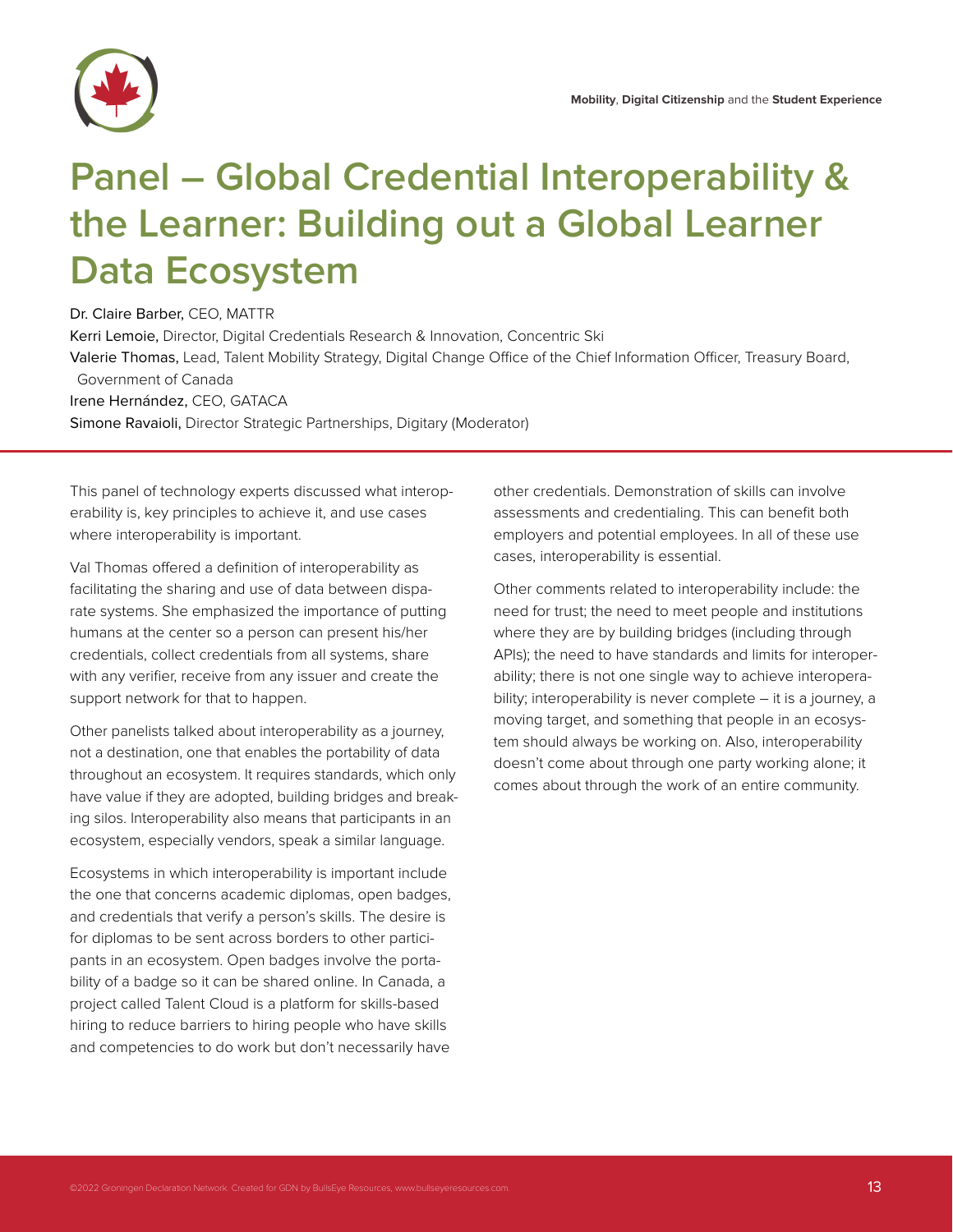

## **Panel – Supporting Refugees in Crisis: Afghanistan and the Refugee Enabling Ecosystem**

Ricardo Torres, President and CEO, National Student Clearinghouse Dr. Keith David Watenpaugh, Professor and Director, Human Rights Studies, University of California, Davis (was not able to attend the session, but a video of Professor Watenpaugh was viewed) Marina Malgina, Senior Project Officer, Council of Europe Melanie Gottlieb, Interim Executive Director, AACRAO Beth Clarke, Senior Director Strategic Partnerships, World Education Services

#### **Article 26 Backpack initiative**

From 2013 to 2016, Professor Watenpaugh led field research projects in Jordan, Lebanon, Turkey, and Greece to assess the impact on refugees who had been displaced during the Syrian Civil War. At the time, fewer than 3% of refugees had access to higher education. Through this research Professor Watenpaugh found that the safety and security of educational documentation – transcripts, diplomas, professional certifications, and more – was a major concern of refugees. It was difficult for refugees to return to Syria to get this documentation, yet the absence of proper documentation led to difficulties and discrimination in higher education.

With the support of the Open Society Foundation and AACRAO, Professor Watenpaugh designed a digital wallet to lower the barriers faced by refugees in dealing with the safety and security of critical documentation. The idea received grants to develop this wallet, which led to an early form of the Article 26 Backpack, used in Lebanon in 2017. Based on the outcomes of tests and pilots, the Backpack was revised into the robust platform in use around the world today. It has been translated into multiple languages.

As the situation in Afghanistan quickly eroded in mid-2021, thousands of Afghan students, academics, and researchers quickly had a need to safeguard critical academic documents and credentials. In fact, Melanie Gottlieb shared a conversation with a colleague at the American University of Afghanistan who told her in a short span of time that the leadership at the university realized the safety of students, faculty, and staff was at risk, and evacuated them, before proceeding to collect and burn all documents on campus. This meant a complete loss of all information for about 1,000 students. In addition, all servers were destroyed to prevent leaving an electronic record behind. Some students were placed abroad and efforts are underway to assist the other students.

To make students and researchers in Afghanistan aware of the Backpack, Professor Watenpaugh's team collaborated with several organizations to create awareness of the background. To date, almost 400 Afghans have joined the ecosystem. The Backpack is now being shared with refugees and people in Rwanda and will be made available throughout Sub-Saharan Africa.

#### European Qualifications Passport for Refugees initiative

In assisting Syrian refugees in Europe in 2015 and 2016, there was a need for establishing special recognition and alternative recognition procedures. A methodology was developed and piloted to assess the qualifications of individuals who could not produce documentation, leading to what is now known as the European Qualifications Passport for Refugees, EQPR. This methodology involved a series of interviews conducted by evaluators who have been thoroughly trained. This methodology has become the gold standard and the approach is endorsed broadly.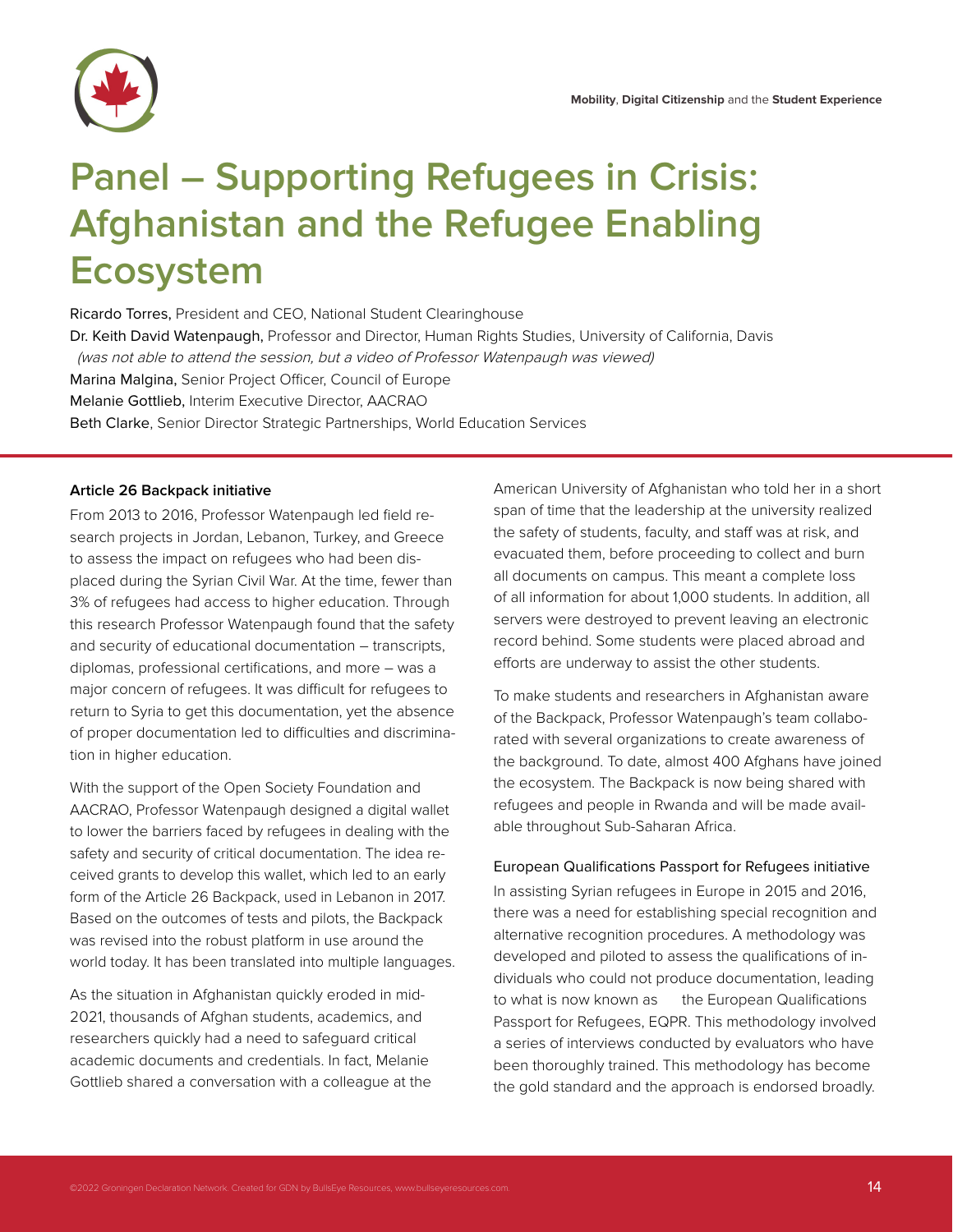**Mobility**, **Digital Citizenship** and the **Student Experience**



#### **WES Gateway Program initiative**

In Canada, World Education Services (WES) has been evaluating international academic credentials and advocating for recognition since 1974. During the Syrian Refugee Crisis, WES tested a methodology to ensure providing Syrian refugees with a high-quality credential evaluation report to enable them to continue their education, pursue licensure, and regain their careers in Canada. The program that was developed – the WES Gateway Program – is available to individuals from other countries, including Afghanistan. To date, more than 1,500 academic evaluation reports have been developed for refugees, including some refugees from Afghanistan.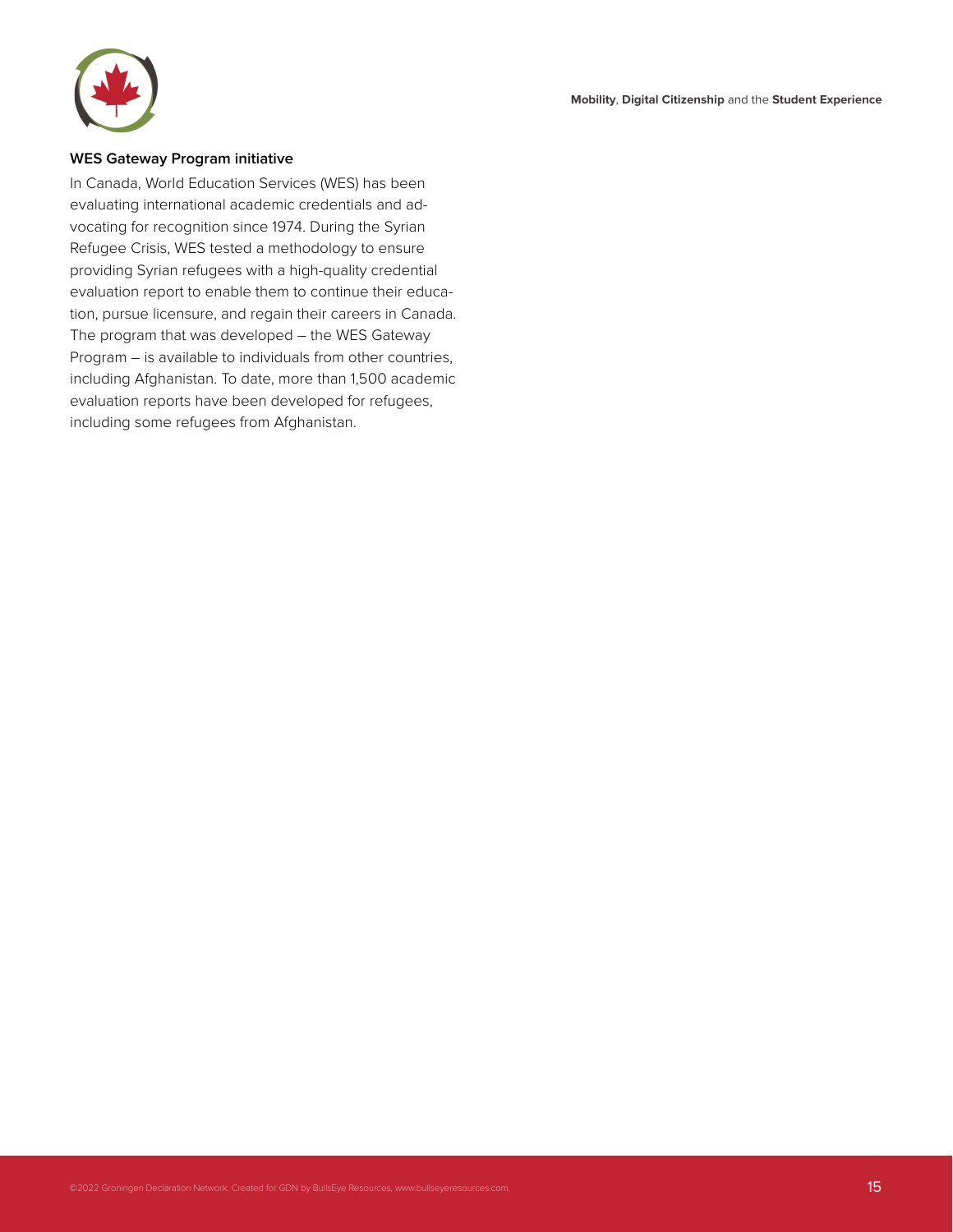

### **Panel – Microcredentials and Learner Mobility: Removing Barriers & Connecting the Dots**

Dr. Borhene Chakroun, Director Division for Policies and Lifelong Learning Systems, UNESCO

John Hart, Freelance Consultant; former Head of Qualifications Strategy, Scottish Qualifications Authority

Dr. Beverley Oliver, Principal Consultant, Edubrief (wasn't able to join; a video was shared)

Dr. Patrick Devey, Associate Vice President Global, Online, and Corporate Learning, Algonquin College of Applied Arts and Technology

Joanne Duklas, President, Duklas Cornerstone Consulting Inc. (Moderator)

Dr. Oliver opened the discussion by offering thoughts on who mobile learners are in the post-pandemic world, why microcredentials are so important, and some potential pitfalls. She focused on learners across the lifespan, not just young people.

- Mobile learners: She sees mobile learners as people that: 1) are physically mobile and go to a different region to learn; 2) are digitally mobile; and 3) anyone with a mobile device on which they may learn.
- Microcredentials: Throughout a person's life, people do a great deal of informal learning, which is not assessed or credentialed. Microcredentials offer an opportunity to provide proof of having acquired certain learning outcomes. Most credentialed learning takes the form of macro-credentials, acquired relatively early in life. Macrocredential as a term indicates learning achievement of a broad and transferable body of knowledge and technical proficiency, often awarded by accredited, recognized, or regulated educational and other institutions, often taking a number of years to complete. While some are pursued for personal or general educational advancement, others are associated with qualifying to practice a particular profession or career path. Macrocredentials include degrees, diplomas, certificates, and licences.

#### "Microcredentials can be a ticket to better work or a better life."

Dr. Beverley Oliver

Microcredentials would run across a person's lifespan. Microcredentials are "more." They are shorter, they usually cost less money, and are focused on a particular skill set. Dr. Oliver believes they should be assessed. They are for people who want proof of warranted achievement. A microcredential can be a pathway into, alongside of, or out of other credentials, macro or micro. "Microcredentials can be a ticket to better work or a better life," concluded Dr. Oliver.

Pitfalls: There needs to be agreement on what microcredentials are; until there is agreement, there won't be agreement across borders, digital or physical, on recognizing what is learned elsewhere. It is unclear if microcredentials complement or replace other credentials. How can quality be assured? What is the evidence of their value? And, what are the risks or unintended consequences?

Dr. Chakroun added two additional dimensions to mobility: mobility in terms of learning in that learners will take learning with them throughout their lives, wherever they go; and mobility for the career path. He also offered thoughts on keys to achieve international adoption and support for microcredentials: there must be adoption of a common definition that is acceptable and understandable for different stakeholders; there must be guiding principles; and there needs to be solidarity and cooperation.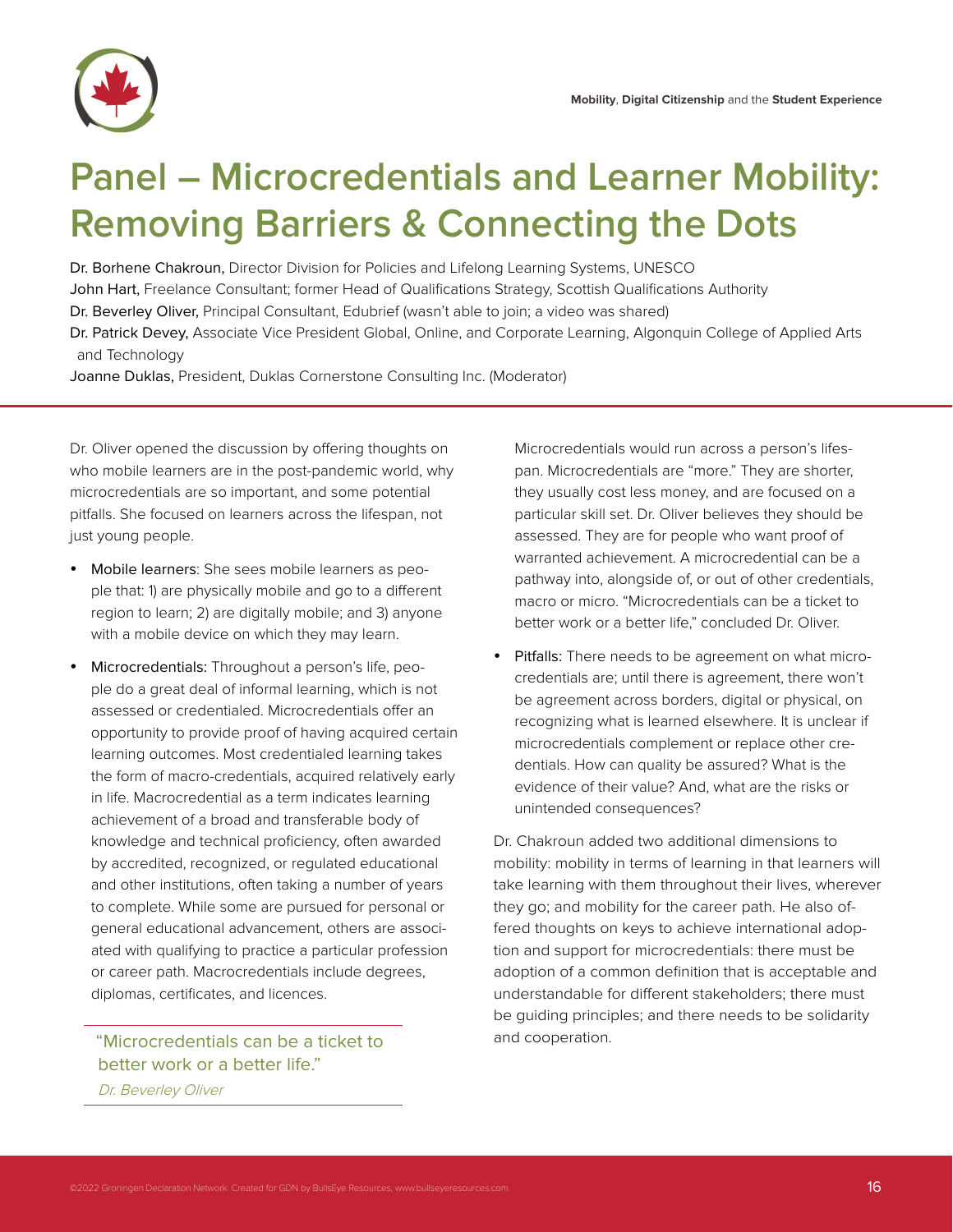

Mr. Hart said that there has already been a lot of good work on microcredentials in countries and sectors. They have been offered in some countries for years, even if not termed "microcredentials" at the time. In other countries, they are not offered at all. Mr. Hart stressed the importance of going global and emphasized finding ways to work with people that meet them where they are and provide respectability to their existing system.

In Dr. Devey's experience in Ontario, to date, microcredentials have been local or provincial, based on the needs of the labor market and industry partners. He feels the key is industry partnerships and the current moment – with a massive skilled-labor shortage in Canada – represents good timing for increased focus on microcredentials. Both employers and employees like the idea of gaining skills quickly, focused on a particular topic, without leaving the labor market for 1 or 2 years. Examples of popular microcredentials at Algonquin College are project management, AutoCAD, and Microsoft Office skills, such as spreadsheet skills that can be assessed and validated.

Ms. Duklas asked how to get institutions to consider and use microcredentials as a way to advance scalable assessment of admissions and transfer?

It is important to have links and partnerships between educational entities that would provide the learning for microcredentials and workplaces that are demanding skills. In Canada, there are industry advisory councils that provide input to educational institutions. Educational institutions can be agile in offering these types of learning through continuing education, corporate training, and lifelong learning.

To boost the acceptance of microcredentials globally, Dr. Chakroun sees the need for collaboration by organizations such as GDN, UNESCO and various member states. He also sees the need for gathering data and evidence to better understand microcredentials. Ms. Duklas said that research and evidence from Canada finds that the motivations for microcredentials are to provide access to the job market and to provide access to more education.

The panelists agreed there will continue to be a role for macrocredentials, while also a role for microcredentials to help people begin and accelerate their careers. In addition, it is essential for people to be able to move their credentials in a digitized world. Ms. Duklas summarized, "Let's work with GDN. Colleagues, let's work with the UNESCO community.

"Let's work with our faculties and schools and our systems people and try to solve how we can make these credentials accepted, adopted, portable, and appropriately reflective of the kind of quality assured learning that we hope will help people to further their careers."

Joanne Duklas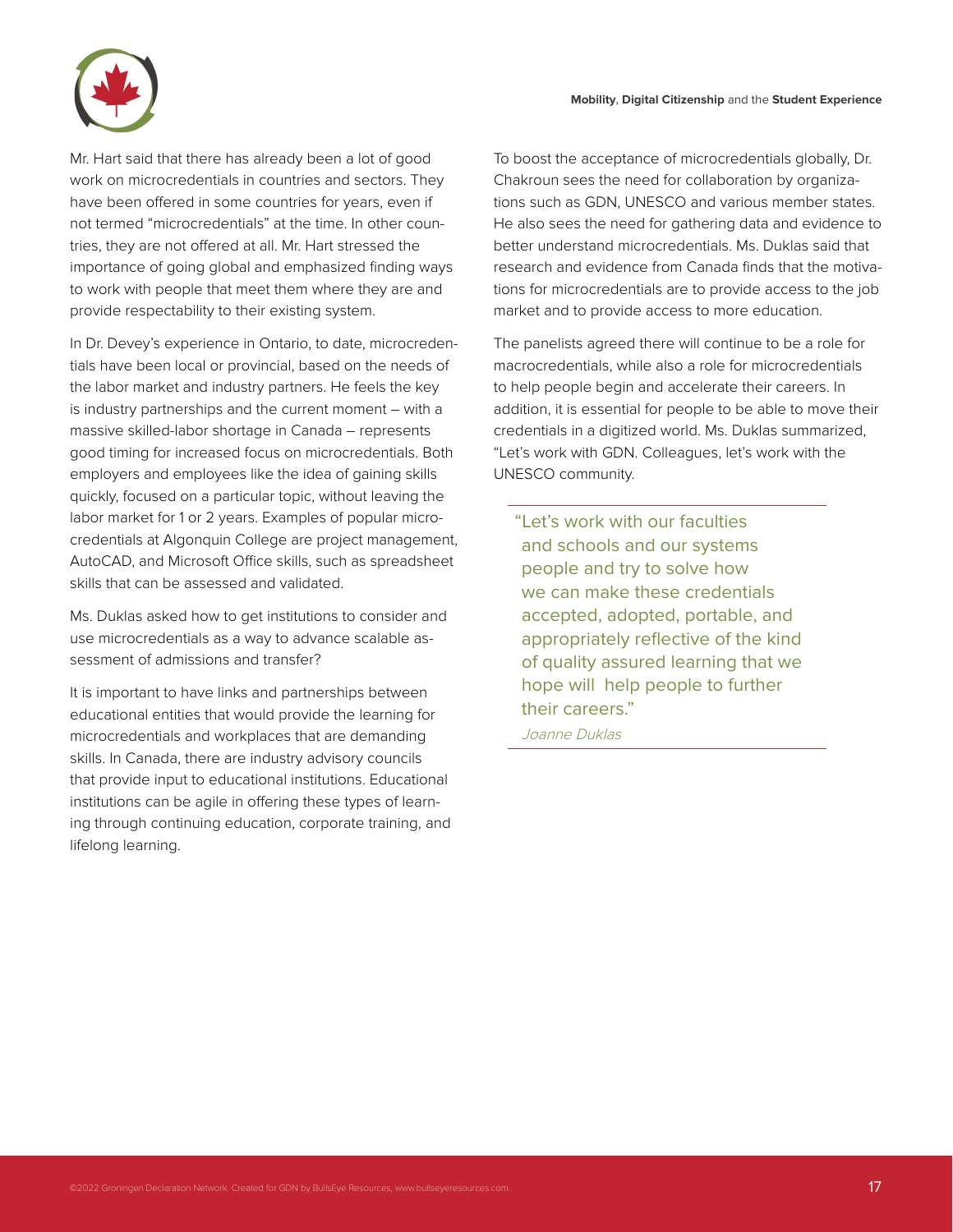## **Panel – Global Talent Marketplace: USA's Learning & Employment Record – Skills Transformation**

Darin Hobbs, Director of Academic Records, Credentials & Career, Western Governors University David Langdon, Acting Deputy Director of Policy, Office of the Secretary, U.S. Department of Commerce Sharon Leu, Entrepreneur in Residence, Jobs for the Future

Alex Kaplan, Global Leader, IBM Digital Credentials WW Leader, Learning Credential Network, IBM Talent Transformation Ricardo Torres, President and CEO, National Student Clearinghouse (Moderator)

There are several challenges associated with the current talent market in the US. Overall, there is a mismatch in the skills that employers are looking for and the skills that employees have. Here's how this mismatch plays out: for employers, there are labor shortages and difficulties communicating the skills being sought. For individuals, there is difficulty understanding what skills are desired and challenges communicating their skills. For individuals, challenges in communicating their skills arise in transitions from school to school, school to business, business to business, and business back to school. Another major challenge is if credentials are not digital and interoperable.

Envisioned is an ecosystem and a learning and employment record (LER) infrastructure where individuals can acquire skills, provide digital proof and verification of their skills, identify and shore up skills gaps, and learn about job opportunities where they can use their skills. Such an ecosystem needs to be digital and interoperable. Efforts underway to build parts of this ecosystem include:

- National Student Clearinghouse: The Clearinghouse is a nonprofit established 28 years ago that collects data on 98% of postsecondary enrollment in the US, reported by schools, and from 19,000 high schools. NSC provides trusted data, along with privacy, purity, and transparency.
- Wallets: A key part of the ecosystem is providing individuals/learners with a digital "wallet" where they can collect and store verification and digital proof of

achievements. If an employer asks an individual for their diploma, degree certification, resume, occupational license, or other information, it will be stored in the digital wallet.

An example of a wallet being piloted is the Indiana Achievement Wallet. In addition to storing documents, learners have "skills profiles" based on the skills they have accumulated. They can understand what skills they have acquired, identify skills gaps for a potential job, see institutions offering credentials to help them develop skills and close the gap, and see employment opportunities and salaries for individuals with their skills.

For example, an individual interested in working as a medical technician can see what skills are required, see how their skills compare and what skills they are lacking, as well as where to get these skills. They can also see salary information and employment opportunities. In addition, an individual can also choose if they want to be discoverable by employers that are seeking individuals with specific skills. Employers can look for potential employees with a particular skills profile, and can engage those individuals who are open to being discovered by employers. This type of wallet will empower individuals, provide pathways and opportunities, will make it easy to identify and shore up skills gaps, and will help employees connect with employers that need their skills. Part of this pilot also provides a wraparound community of care, including job and career coaches, and academic advisors to support learners.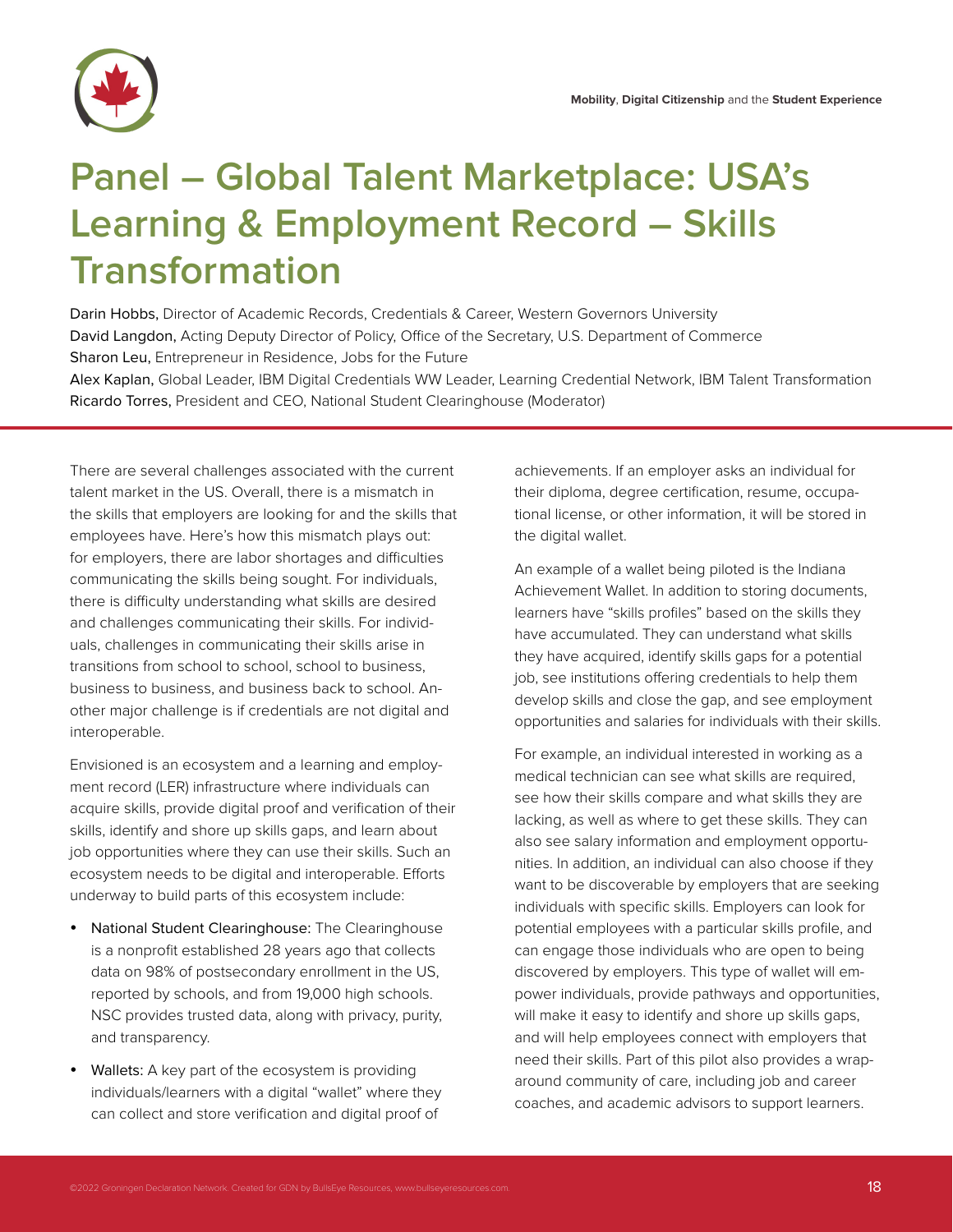

In bringing this ecosystem and wallet to life, important needs include:

- Common vocabulary. This way all parties use the same language to describe the same skills.
- Participation by all key stakeholders. The key stakeholders are learners, the community of care, educational institutions, and employers.
- Interoperability. Credentials must be digital, portable, and the ecosystem must have interoperability so that all parties can send and receive information. This requires standards.
- Culture change. This is especially needed by employers to shift from hiring based on credentials (such a 4-year degree) to hiring based on skills. IBM, for example, realized that many individuals were not considering IBM for a career because requiring a 4-year degree for many positions could be an impediment. IBM realized that many positions should be based on skills, such as coding skills. This has worked well. In the last year almost 50% of the jobs IBM has made available are skills-based.

Use cases and growth opportunities for wallets and interoperability include: supporting individuals along a broad and varied lifelong learning journey; promoting individual agency by empowering individuals to own and control their data; and being able to exchange data in a way that is safe, private, and universally accessible.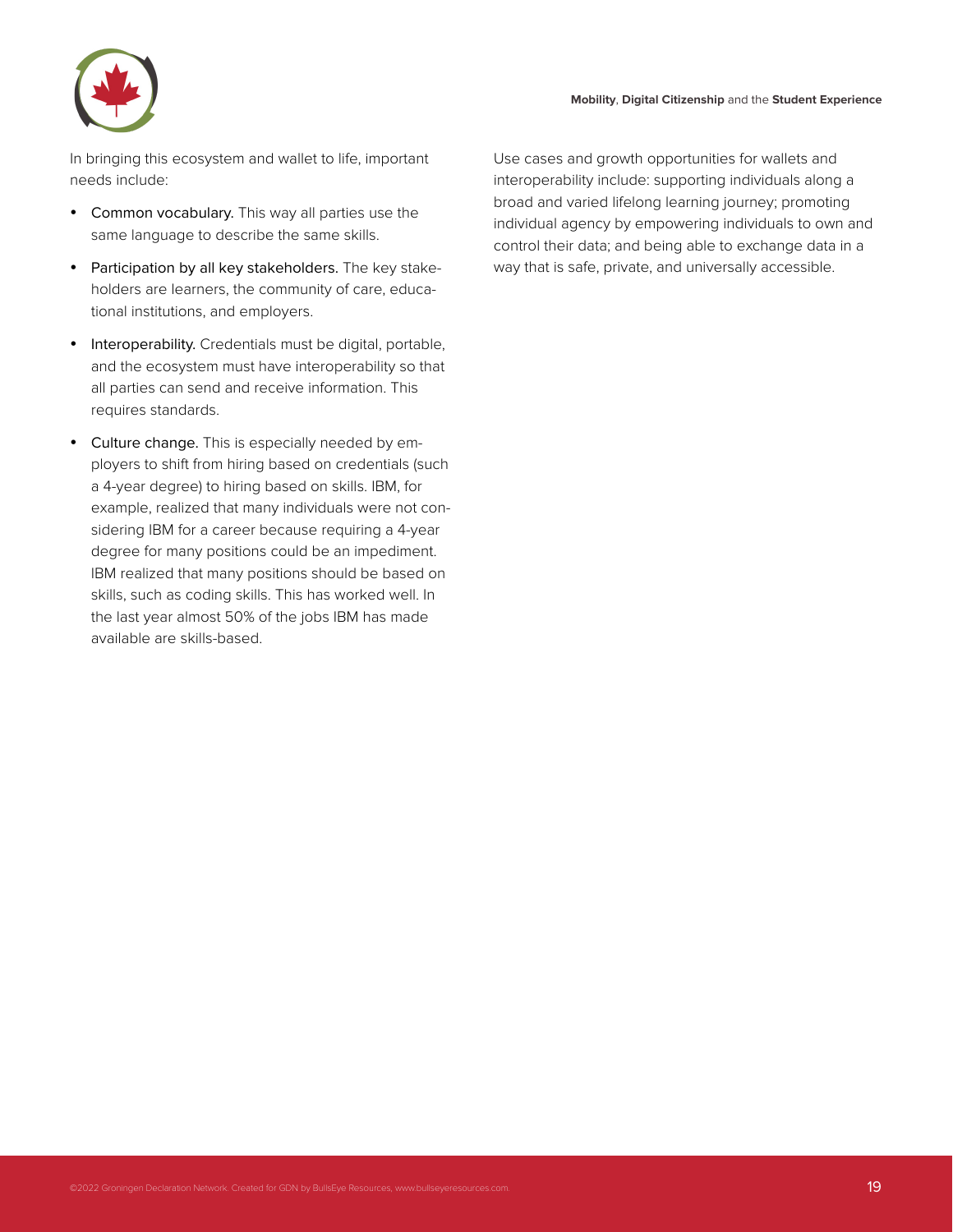

### **Panel – The Secret to Connecting Education and Industry**

Takis Diakoumis, Chief Technical Officer, Digitary Pierre Roberge, Co-founder and General Manager, Digital Identity Laboratory of Canada Luke McIntyre, Chief Product Officer, MATTR Global Joanne Duklas, President, Duklas Cornerstone Consulting Inc. (Moderator)

Joanne Duklas moderated this international panel that discussed connecting education and industry. Industries need to identify and onboard qualified employees while institutions need to assess and bring into their communities qualified students. The panel discussed standards, interoperability, verified credentials and market adoption. They noted how GDN has been instrumental in bringing together diverse expertise on this topic and getting digital ID deployed in multiple jurisdictions.

In looking at some of the components in connecting partners and networks to support learner and labor mobility, the panelists identified: governance, standards (including technical standards), trust frameworks, technology and plumbing, and wallets. These components are necessary for interoperability, which is essential to connecting education and industry.

"Eventually, the consolidation and acceptance of standards for credentials and different artifacts that we're going to share and interoperate with is the key ." Takis Diakoumis

To further support learner data sovereignty, the support of policymakers is needed so standards are upheld. Also necessary are various technologies and tools.

As was said in a previous session, "People care about security until it is inconvenient." In terms of employers verifying academic credentials, only about 30% do so. The reason this is so low is because verifying credentials has been hard, slow, expensive, and complicated. Learner sovereignty could be key in turning the tables here. But in many cases, reality is still far from there. To advance

learner sovereignty, what is needed is to reduce friction in enabling learners to achieve their goals. The panel emphasized the importance of always "keeping the learner at the center" and in control of their information.

In enabling learners to move credentials and information between wallets and to share information as desired, important considerations include portability and interoperability to connect different parts of a disparate ecosystem. There must be trust and there must be functional tools to give users control. Also important, noted the panelists, are open standards that allow all parts of the ecosystem to participate.

Governments can play a role in driving connections by incentivizing framework creation, innovation, experimentation, collaboration and by providing funding. "Governments can create the conditions," said one panelist, and can help get the market started by encouraging proofs of concepts. Governments can also be an early adopter of standards, frameworks, and tools. In addition, governments can create legislation in areas such as privacy.

Among recommendations and best practices offered by the panelists were:

- Push for standards and consensus among standards bodies, which is really hard.
- Collaborate extensively; parties need to talk with each other.
- Don't view interoperability as a goal; view it as an ongoing journey that takes collective willpower. It is a continuing activity.
- Always focus on the learner.
- Think about interoperability as a way to allow greater operational agility.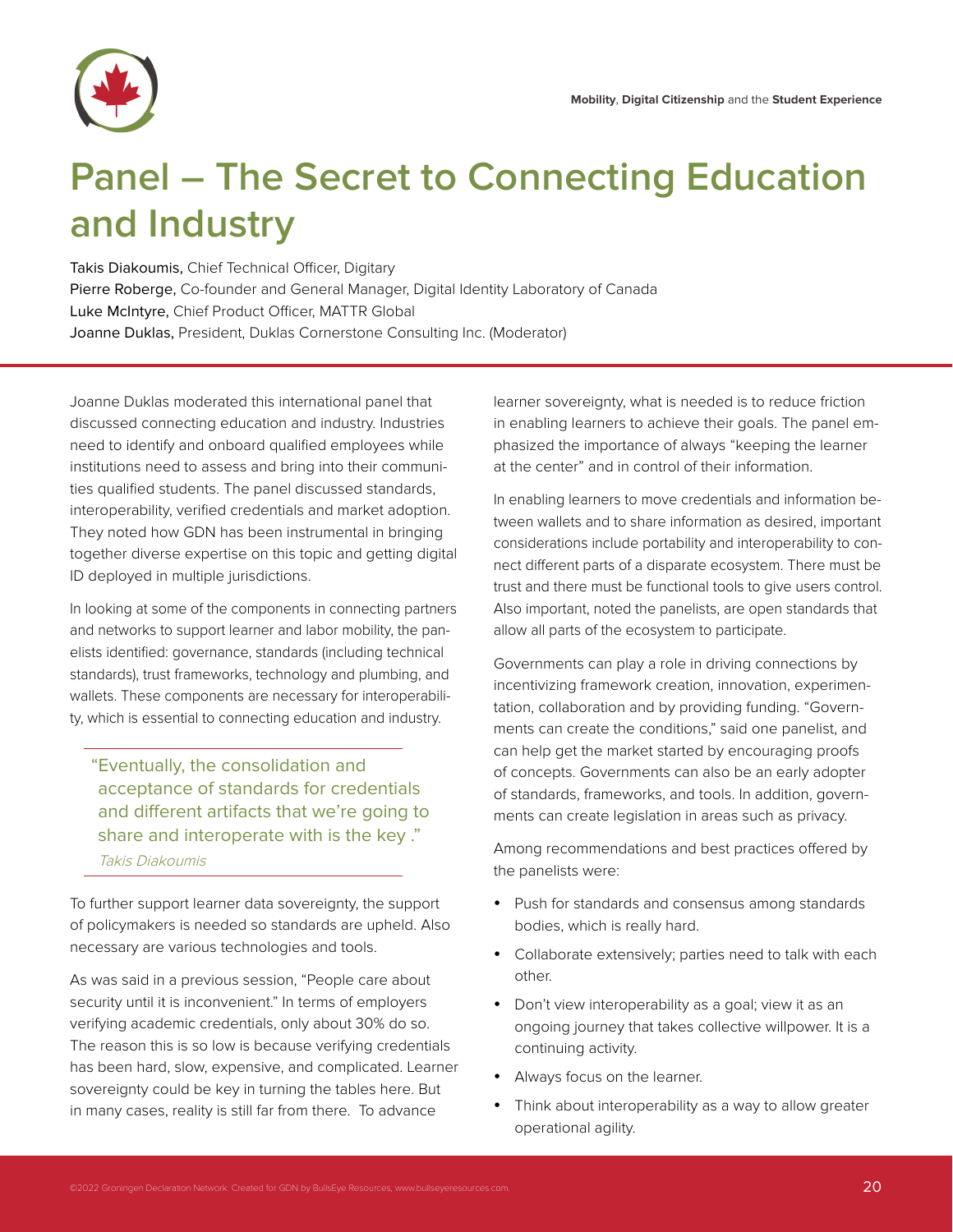**Mobility**, **Digital Citizenship** and the **Student Experience**



### **Panel – The Student Voice**

Jakub Grodecki, Vice President, European Students' Union (ESU) Holly Kletke, President, University of Lethbridge Students' Union Peter Kwasi Kodjie, Secretary-General, All-Africa Students Union (AASU) Ankit Tripathi, Steering Committee Member, Global Student Forum Kathleen Massey, President, Groningen Declaration Network and Associate Vice President (Students), University of Lethbridge (Moderator)

This panel gave leading students from around the world a voice to hear their perspectives on challenges and opportunities learners are facing.

"The voice of the student or learner must be at the center of the discussion of digital credential portability and credential recognition." Kathleen Massey,

Ms. Massey offered the following definition for "student mobility." For the purpose of this session, digital portability or digital credential mobility refers to the interoperable availability of digital educational credentials, (formerly perhaps paper-based documents) which learners may

autonomously access and release to third parties for the purpose of further education, career advancement, or immigration. Digital credentials validate learning. Mobility speaks to the availability of trusted technology-supported networks through which credentials can be shared. Examples include digital credential wallets. The point is, in the world of a student, student mobility can mean many things.

In discussing big-picture thoughts, the panelists shared challenges and opportunities as highlighted in the chart below.

Peter Kwasi Kodjie pointed out that in Africa, not only is internet access an issue, but so is access to electricity. He said at some point it is important to consider the internet as a basic fundamental human right across the globe.

| <b>Challenges</b>                                                                          | <b>Opportunities</b>                                                                                 |
|--------------------------------------------------------------------------------------------|------------------------------------------------------------------------------------------------------|
| • Relevance of higher education for students, especially<br>during this time of disruption | Digitalization can remove barriers to access, can increase<br>$\bullet$<br>capacity and reduce costs |
| • Access to higher education, which is still limited to the<br>privileged                  |                                                                                                      |
| • Access to a quality education                                                            |                                                                                                      |
| • Capacity constraints of higher education                                                 |                                                                                                      |
| • The need for higher education to adapt to the rapidly<br>changing reality of the world   |                                                                                                      |
| • The time it takes to receive an education                                                |                                                                                                      |
| • 1.3 billion children aged 3 to 17 have no internet access at<br>home                     |                                                                                                      |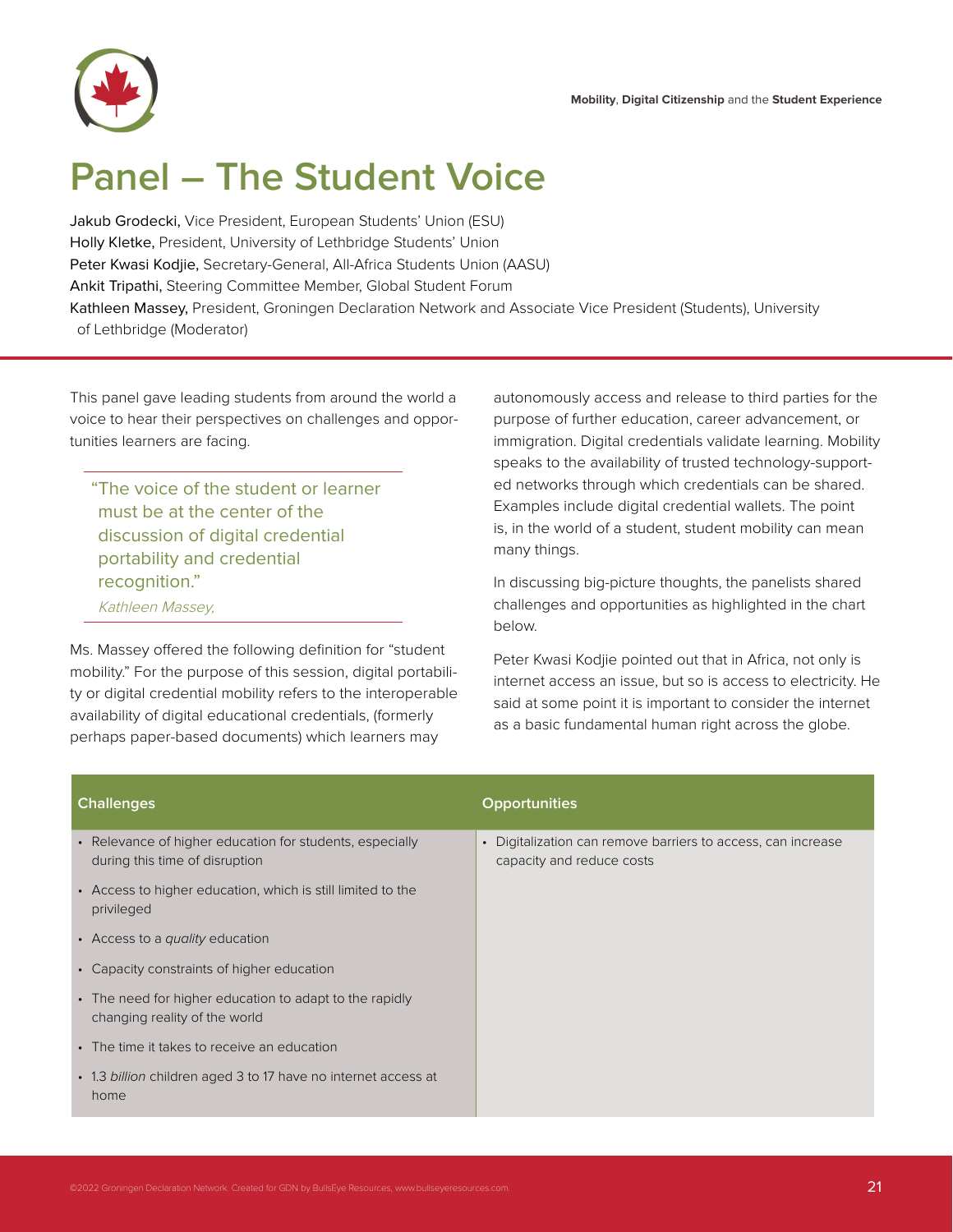

Regarding challenges and opportunities with credential mobility, Ankit Tripathi sees progress. A decade ago, in 2011 or 2012, applying to a university was done by mailing documents. By 2015, it was possible to scan documents and send them electronically. However, anyone from a country that speaks a language other than English or French still faces challenges in getting credentials recognized, which impacts access and imposes costs. Costs come from application fees, translation costs, visa, travel, and more. It is important to remove these barriers. By streamlining processes, it is possible to reduce costs, increase the credit students receive, and shorten the length of time students are in a program.

Digital credential portability supports student mobility and affordability by reducing the barriers, reducing costs, while at the same time increasing access. This needs to be part of the digital revolution in education and at universities. An important part of digital credential portability is the idea of autonomous access and use so that credentials are there for the learners to access, use, and distribute as desired. Autonomy increases student freedom, increases portability and mobility, gives students greater control, and helps turn students into lifelong learners.

In addressing UNESCO's recently adopted Global Convention on the Recognition of Qualifications concerning Higher Education, Mr. Kodjie applauds its intention to provide an inclusive global framework for the fair, transparent, consistent, coherent, timely, and reliable recognition of qualifications in higher education. He sees it as a necessary idea. As to student agency, Mr. Tripathi said that while the idea is important, it has not yet become a reality. He stressed the importance of including all stakeholders in the process of facilitating global mobility. He also mentioned that organizations building solutions are often doing so in a vacuum and in silos. "The ideas are great," he said, "but the implementations are not."

The students didn't have strong views about the technology used to share documents, but Holly Kletke stressed that it must be user friendly for students.

As parting thoughts, the students reiterated the importance of listening to students as well as engaging with policymakers and all stakeholders in a meaningful way.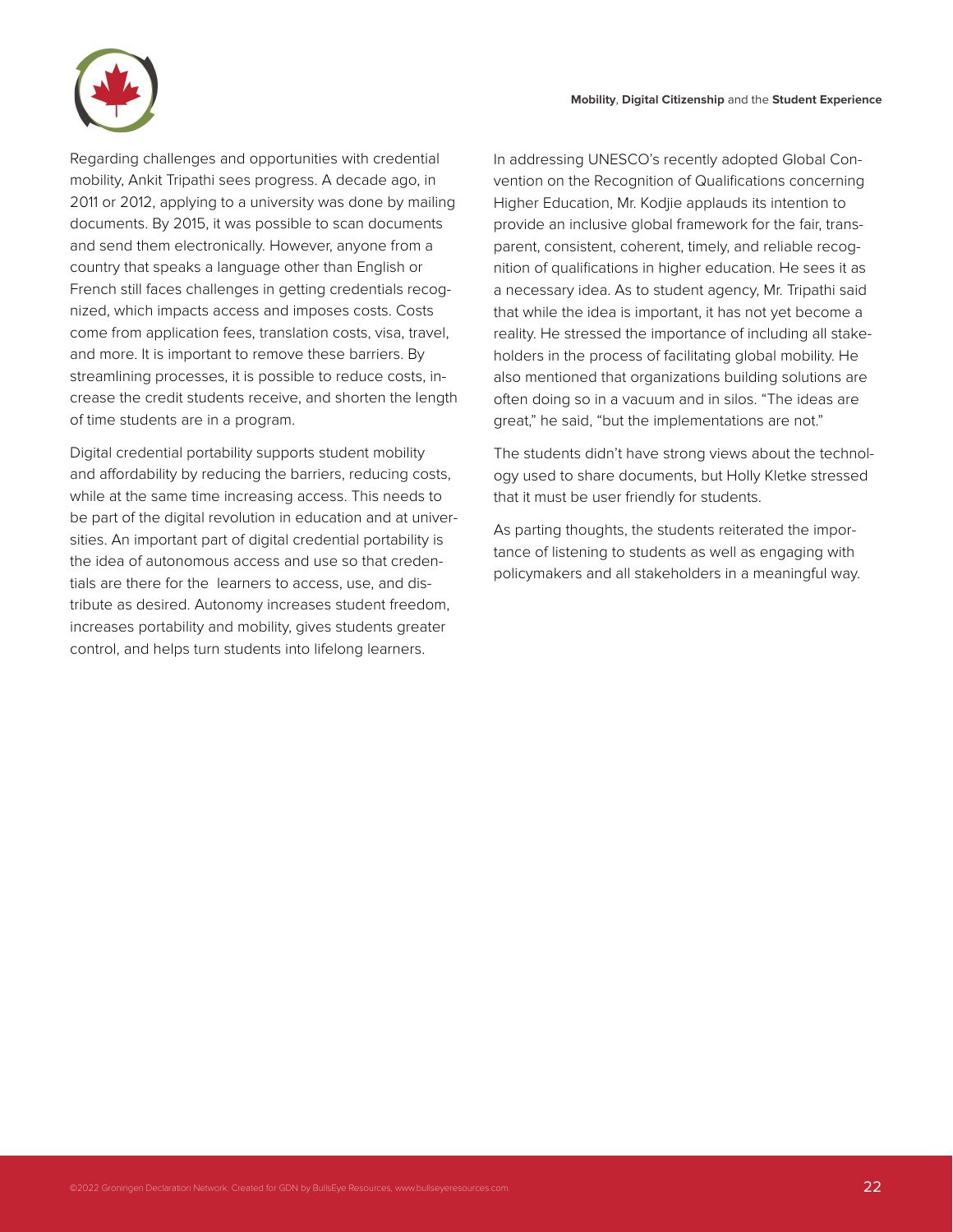

## **Panel – Bridging Yesterday to Tomorrow: A Knowledge Resource to Inform Policy Around Access & Mobility**

Joanne Duklas, President, Duklas Cornerstone Consulting Inc. John Hart, Freelance Consultant; former Head of Qualifications Strategy, Scottish Qualifications Authority Herman de Leeuw, Executive Director, Groningen Declaration Network

Dr Calice Olivier Pieume, Lead, Cluster Skills for Life and the World of Work; Regional Adviser for Africa on TVET & Skills, UNESCO

Mr. de Leeuw shared a few firsts in digital credentialing, starting in 1968 with the electronic data interchange standard, including the XML Structured Data Formats Standard in 1995, and including multiple other firsts along the way and continuing to current times.

In announcing the UNESCO-GDN Initiative, the rationale includes the following considerations:

- COVID-19 drove home relevance and benefits of virtual learning and digital credentialing.
- It is the right time to showcase the timeline of digital credentialing developments around the globe, suggesting where things may go in the future.
- Citizens worldwide should be able to consult and share their authentic credentials and data anywhere, anytime, with anyone, based on a trusted, coherent and comprehensive digital credential banking system.
- The desire to drive Lifelong Learning and Right to Learning.
- The desire to further progress towards UNESCO SDG4 and its overall 2030 Agenda.
- Linkages with normative instruments such as UNES-CO's Global and Regional Conventions on the Recognition of Qualifications concerning Higher Education.

The targets of these initiatives would be to:

- Engage the GDN Community in discussion regarding the rights of the learner and the potential for expanding accessible digital options and technology.
- Anchor discussions and opportunities in the context of sustainability and SDGs.
- Create a knowledge resource that explores the history of digital credentialing and data exchange, with consideration for future policy guidelines and normative instruments.
- Consider dimensions of access, citizen mobility and the rights of the individual over their data, transcending national/regional perspectives.
- Combat digital divides/further digital access S worldwide.
- Further digital skills.
- Advocate sustainability of digital credentialing movement as key to social mobility and SDG4.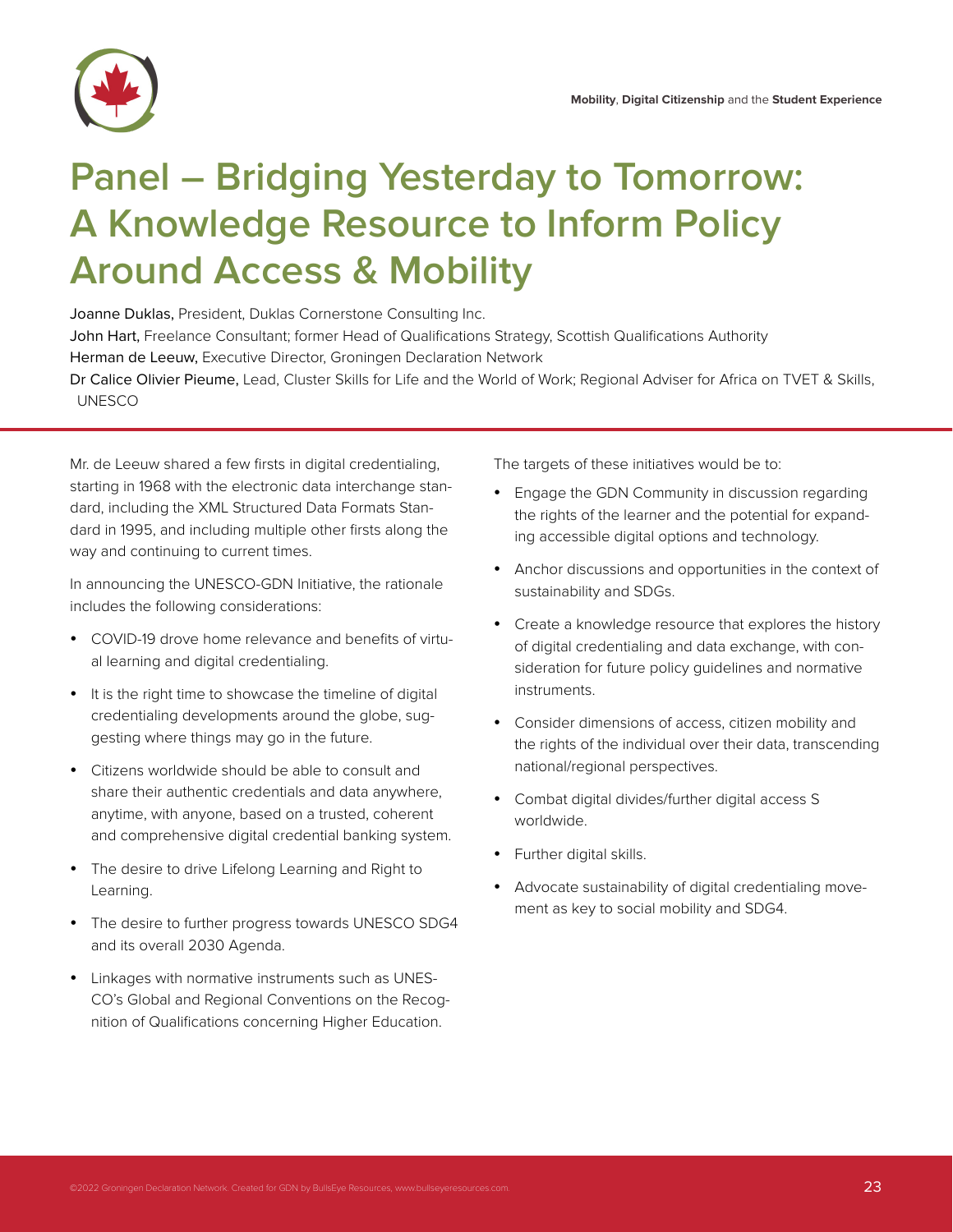

The underlying values of this initiative are:

- Global Learner Rights and Ownership of Data
- Creating Connections between Communities
- Creating Shared Understanding
- Ensuring Open Access to Information

The main issues are to:

- Initiate dialogue about digital credentialing & digital learner currency as public goods, not simply commodities.
- Initiate dialogue about the need for policy advice and guidance.
- Promote technical trust in digital certificates.
- Protect learners and their privacy.
- Promote interoperability and cross-country data exchange.

The panelists agreed that at times the broader agenda can look technical, but the key is to remember that the agenda is human-centered, which means it is about the right for people to acquire skills, get those skills recognized, and have the recognition statements accessible. All efforts must be multilateral and involve multiple stakeholders – with GDN involving multiple stakeholders while UNESCO involves member states multilaterally.

Scotland was mentioned as providing a personal, updatable, lifelong record of learning for its citizens with certified learning in school, colleges and universities, and in the workplace.

The panelists stressed the importance of looking back and understanding history to help shape the future. In looking at history, focus on the origins, the purpose for why things were done and created, and the principles. Ms. Duklas emphasized doing journey mapping of individuals to understand their journey. She also sees the potential to create a "history wall" as a knowledge resource to help in moving forward. In moving forward, interoperability across multiple dimensions is required – technology, the political pieces, conventions, principles, people, governance, and more.

Mr. de Leeuw said, "Technology at the end of the day is not really about technology alone. It's just as much about our beliefs, our convictions, our goals and ethics; all of that comes into play."

Dr. Pieume laid out three questions he believes must be answered:

- 1. What remains critical when looking at issues related to digital credentials? Certainly, quality and equity remain critical.
- 2. What change do we want to see? One important change is ensuring that no one is left behind.
- 3. What progress do we want to achieve? The progress is that credentialing is a tool to combat and remove learning poverty. Learning poverty is that hundreds of millions of people do not have foundational skills.

Ms. Duklas said that along with the GDN-UNESCO initiative having specific next steps, an important call to action is for other organizations to work with GDN and UNESCO over the next 12 months on this initiative.